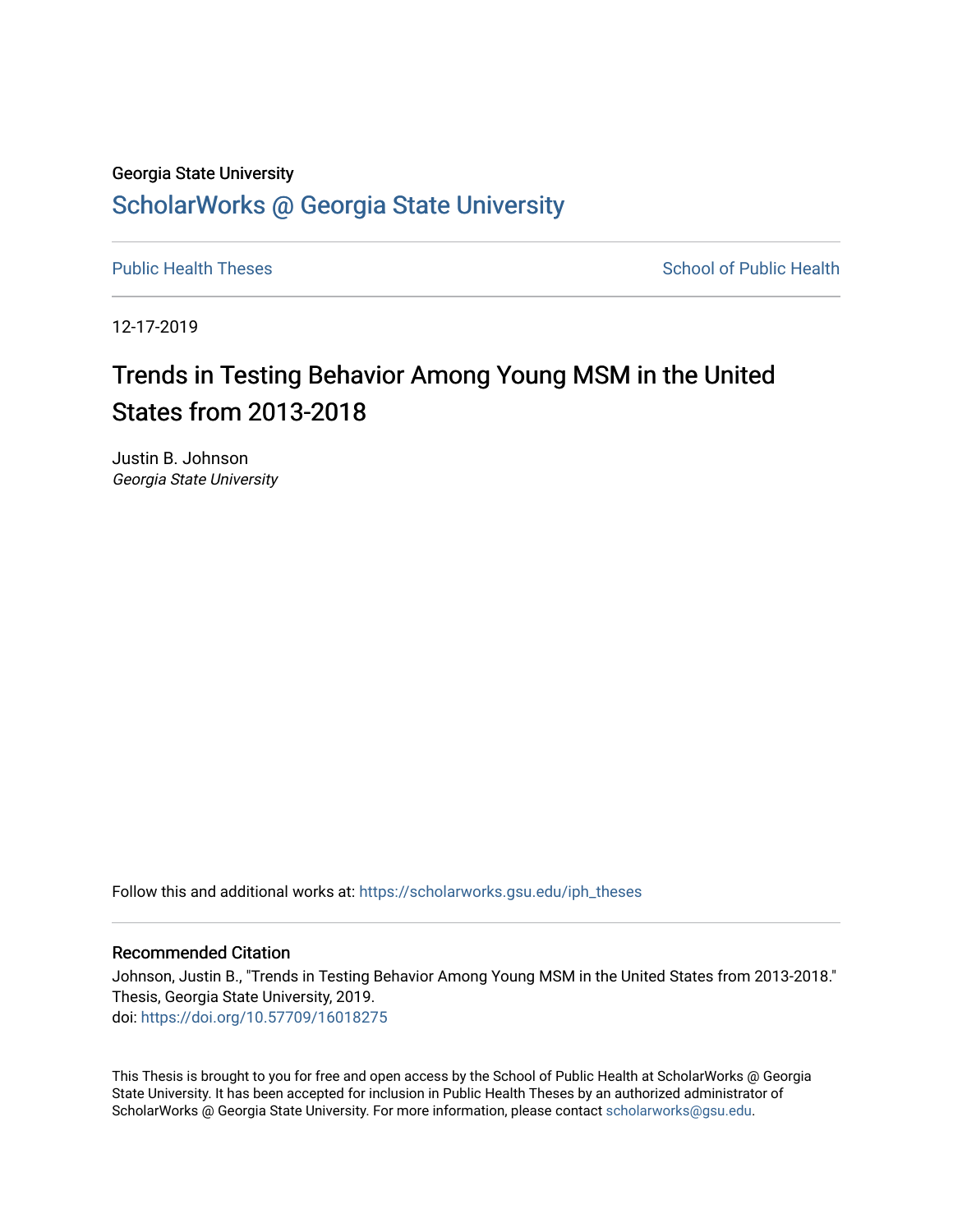### TRENDS IN TESTING BEHAVIOR AMONG YOUNG MSM IN THE UNITED STATES FROM 2013-2018

#### By

# JUSTIN JOHNSON

### **ABSTRACT**

According to the Centers for Disease Control (CDC), in 2017 of the 27,000 new HIV diagnoses among the men who have sex with men (MSM) population, individuals between the ages of 13 to 34 made up 64% (17,194) of new HIV diagnoses. But according to CDC's Atlas Plus data tool, the number of HIV diagnoses among MSM aged 13-24 years has been declining since 2014. The aim of this study was to assess changes over time in HIV testing among young MSM, as change in testing behavior is one potential reason for declining HIV diagnoses. Using survey data collected by the PRISM Health Research Team at the Emory University Rollins School of Public Health, HIV testing behaviors of young MSM between the ages of 15-29 from the years 2013 to 2018 were analyzed. The age group and year group was broken down into two groups of 15-24 and 25-29 year olds and 2013-2015 and 2016-2018. A logistic regression model was used to test whether covariates confounded on or had an effect modification on the exposure (year) and outcome (HIV test) of interest. The major finding was that testing behavior among 15-24 year olds remained unchanged across time, but an increase in past year testing was observed in the 25-29 year old group (p-value  $\langle 0.05 \rangle$ ). Increased testing among 25-29 year olds was observed at a similar magnitude after accounting for potential confounders and effect modifiers. For the 15-24 year olds, it was found that as the level of educational increased so did the odds of reporting an HIV test in the past year (p-value  $\leq 0.05$ ).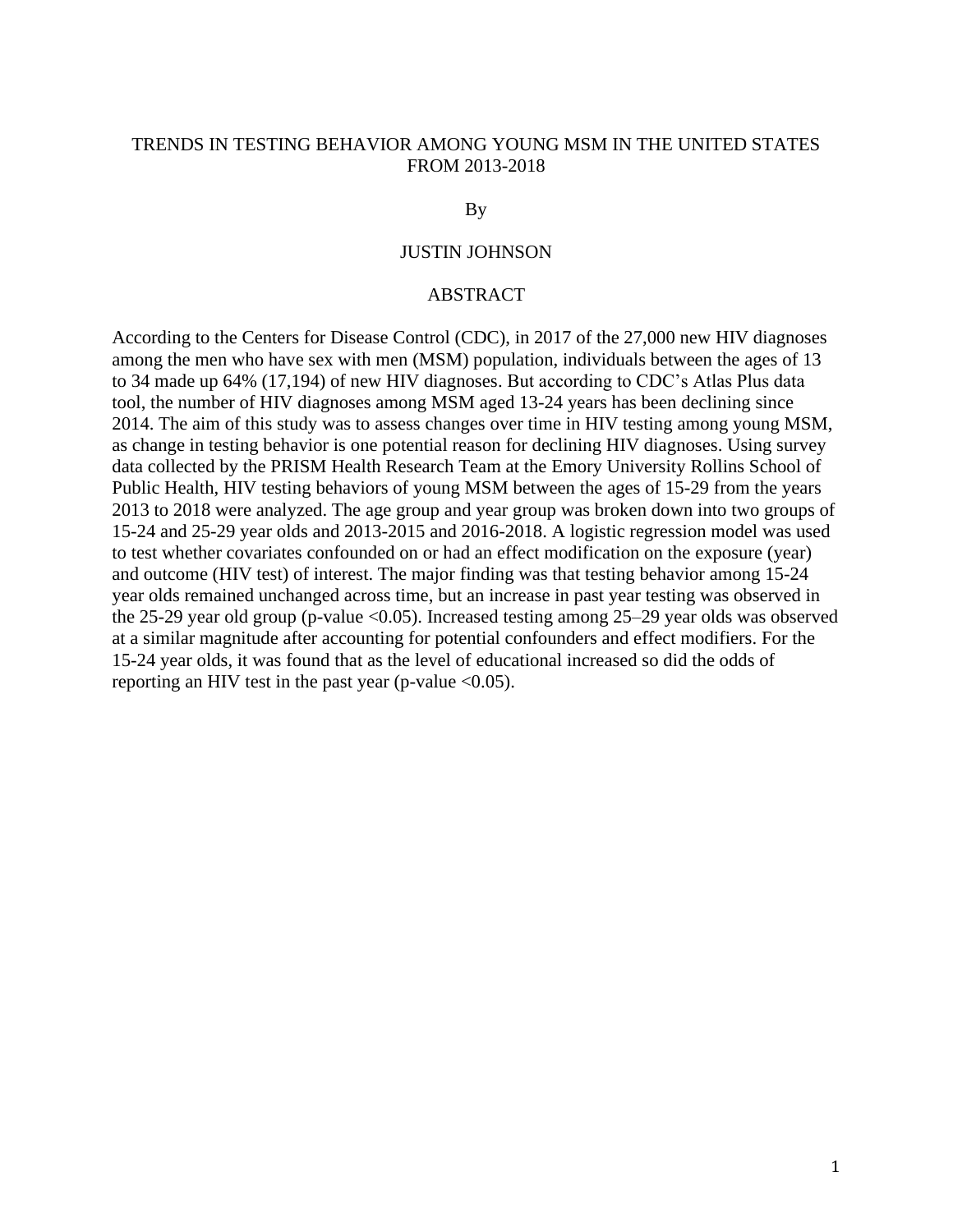# TRENDS IN TESTING BEHAVIOR AMONG YOUNG MSM IN THE UNITED STATES FROM 2013-2018

BY

# JUSTIN B. JOHNSON

# B.S., GEORGIA STATE UNIVERSITY

A Thesis Submitted to the Graduate Faculty of Georgia State University in Partial Fulfillment of the Requirements for the Degree

# MASTER OF PUBLIC HEALTH

ATLANTA, GEORGIA 30303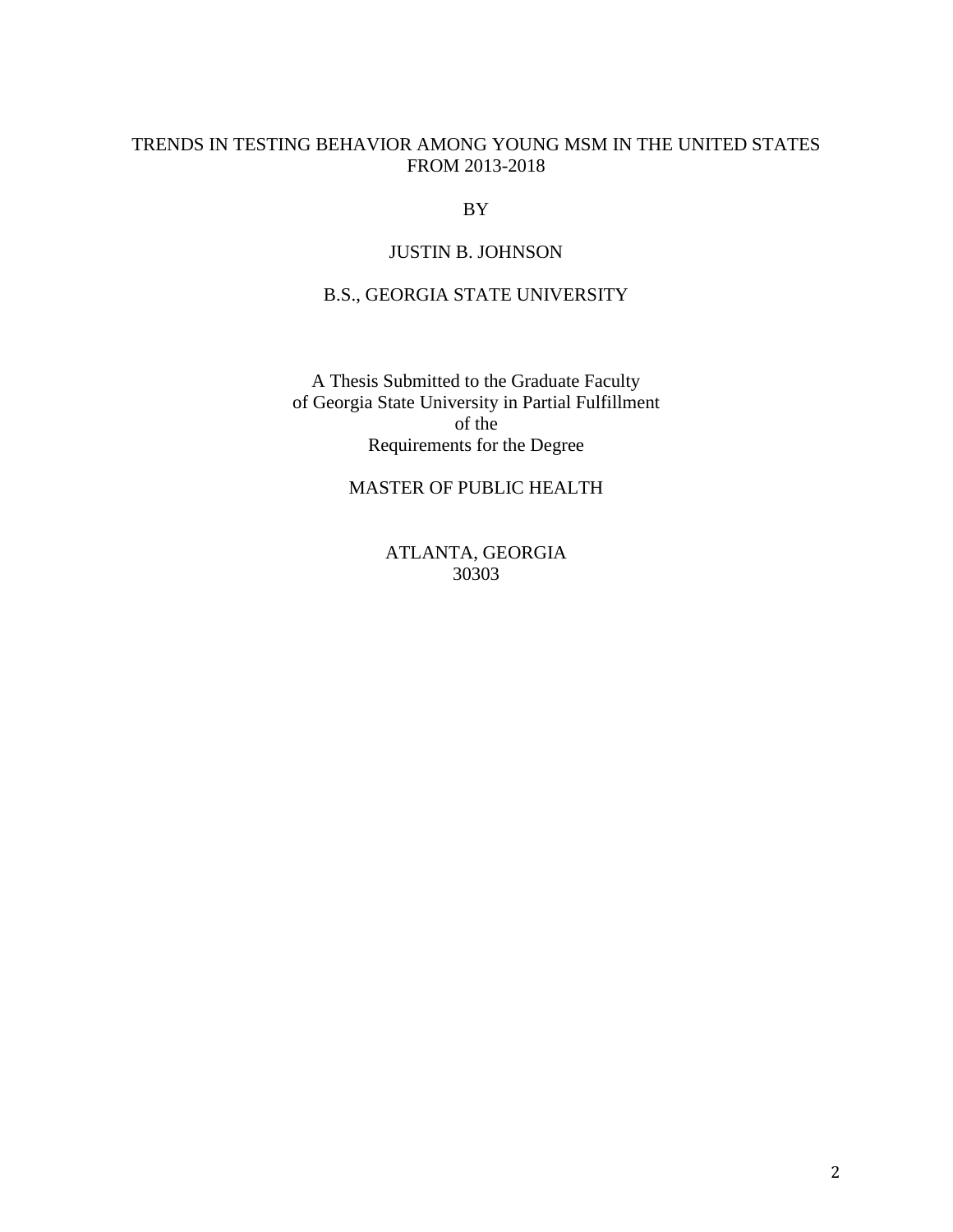# TRENDS IN TESTING BEHAVIOR AMONG YOUNG MSM IN THE UNITED STATES FROM 2013-2018

BY

# JUSTIN B. JOHNSON

Approved:

Dr. Heather Bradley **Committee Chair** 

Dr. Ike Okosun **Committee Member** 

December 5, 2019 **Date**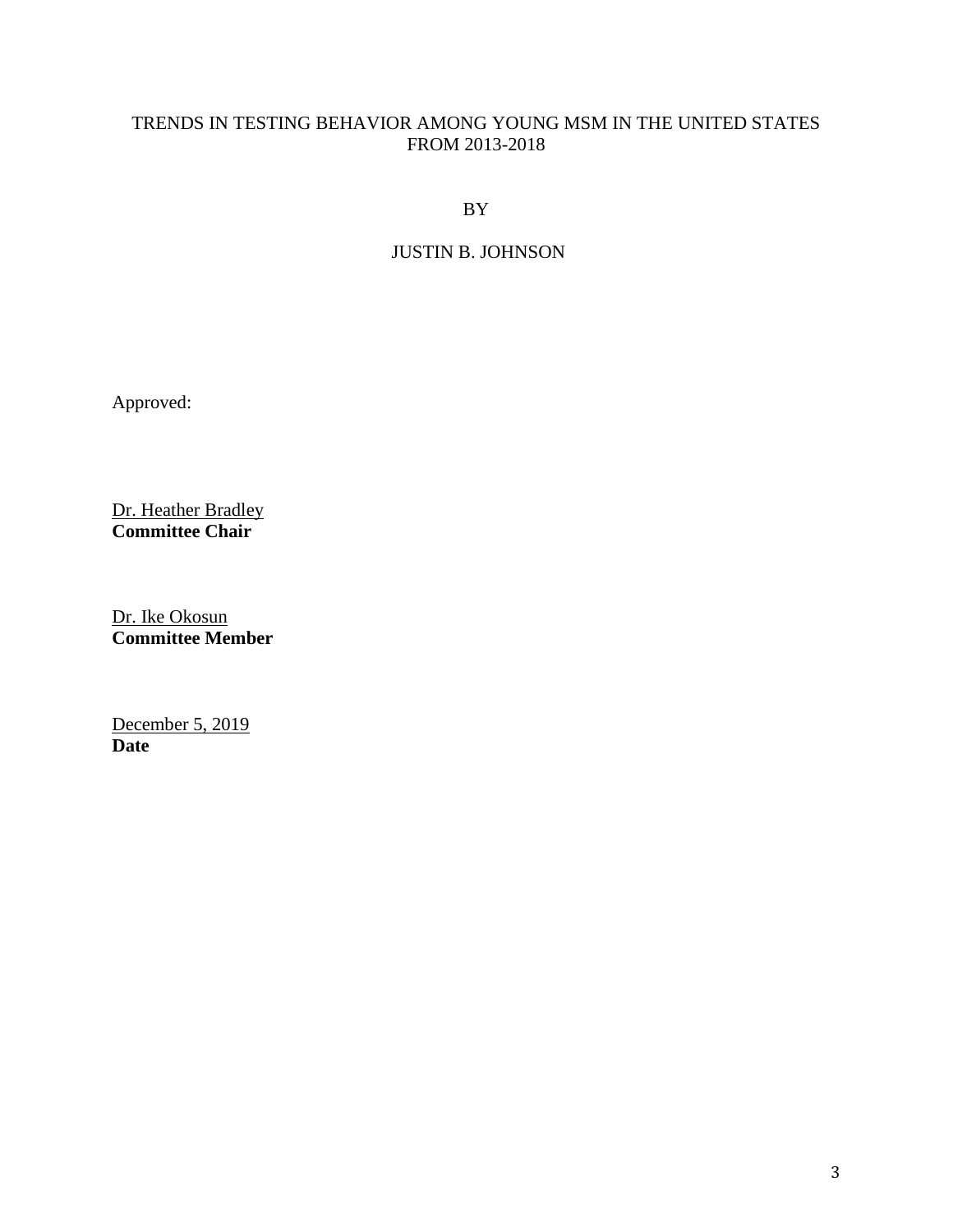# **TABLE OF CONTENTS**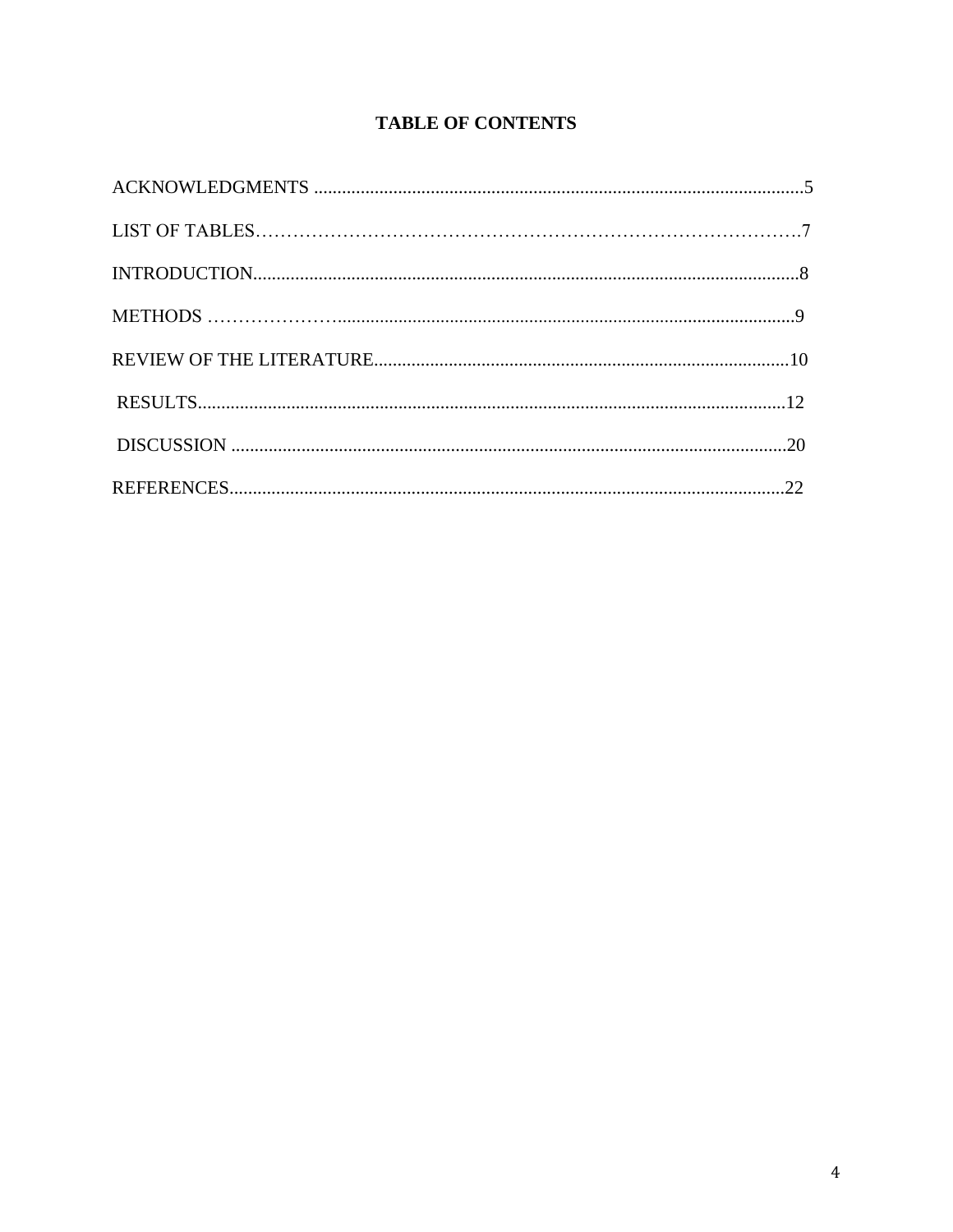#### **Acknowledgments**

I would like to acknowledge my thesis committee chair, Dr. Heather Bradley, for all of her mentoring, guidance and amazing support that she has sown me throughout this entire process, not only as it relates to my thesis but in the field of public health in general and for that I am very thankful. I would also like to acknowledge my co-chair Dr. Ike Okosun for sharing his expertise throughout the completion of my project and answering any additional questions that I may have about the thesis process overall. Lastly, I would like to thank Maria Zlotorzynska from the PRISM Health team at Emory University, for answering any questions that I may have had about the data that I was using for my project. All of you have contributed to this project being an amazing and very enriching experience. Thank you!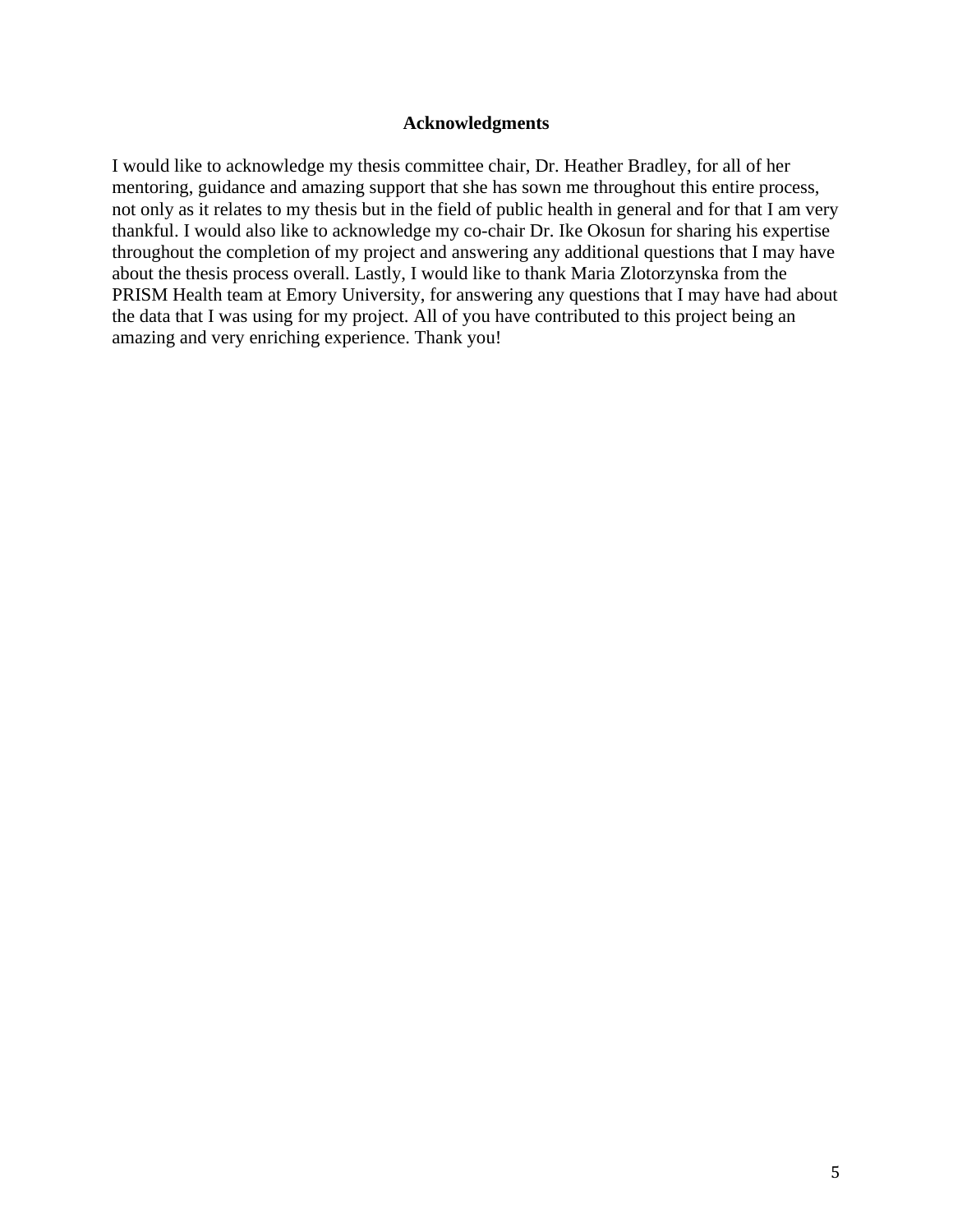#### Author's Statement Page

In presenting this thesis as a partial fulfillment of the requirements for an advanced degree from Georgia State University, I agree that the Library of the University shall make it available for inspection and circulation in accordance with its regulations governing materials of this type. I agree that permission to quote from, to copy from, or to publish this thesis may be granted by the author or, in his/her absence, by the professor under whose direction it was written, or in his/her absence, by the Associate Dean, School of Public Health. Such quoting, copying, or publishing must be solely for scholarly purposes and will not involve potential financial gain. It is understood that any copying from or publication of this dissertation which involves potential financial gain will not be allowed without written permission of the author.

> Justin Johnson **Signature of Author**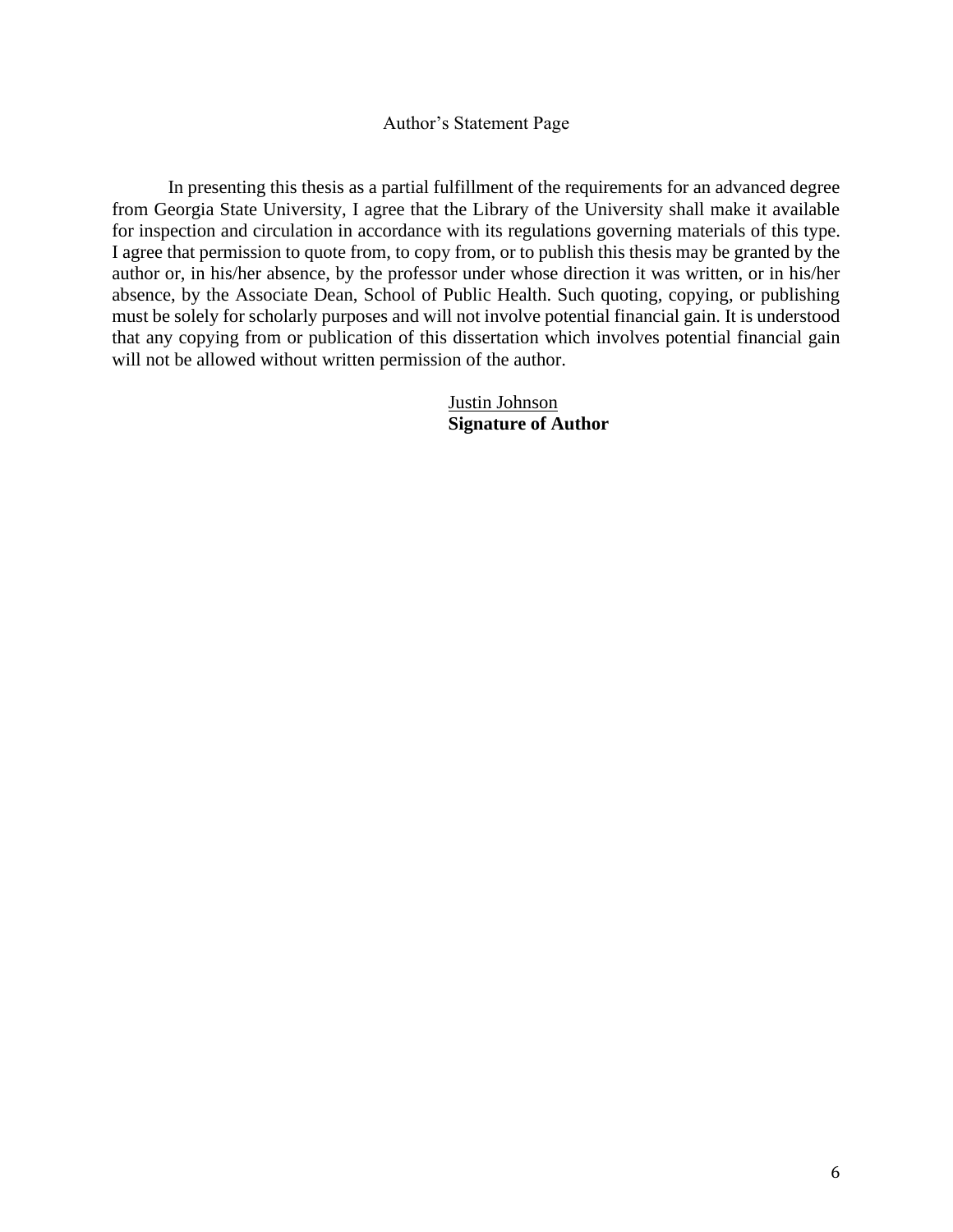### **List of Tables:**

**Table 1.**: Demographic Characteristcs if 15-29 Year Old MSM stratified by age group, AMIS 2013-2018

- **Table 2.1**: Testing Behaviors of 15-24 Year Olds
- **Table 2.2**: Testing Behaviors of 25-29 Year Olds
- **Table 3.**: Prevalence Ratio for Covariates of Interest Stratified by Study Year, AMIS 2013-2018
- **Table 4.1**: Variable Characteristics 15-24 Year Olds
- **Table 4.2**: Variable Characteristics 25-29 Year Olds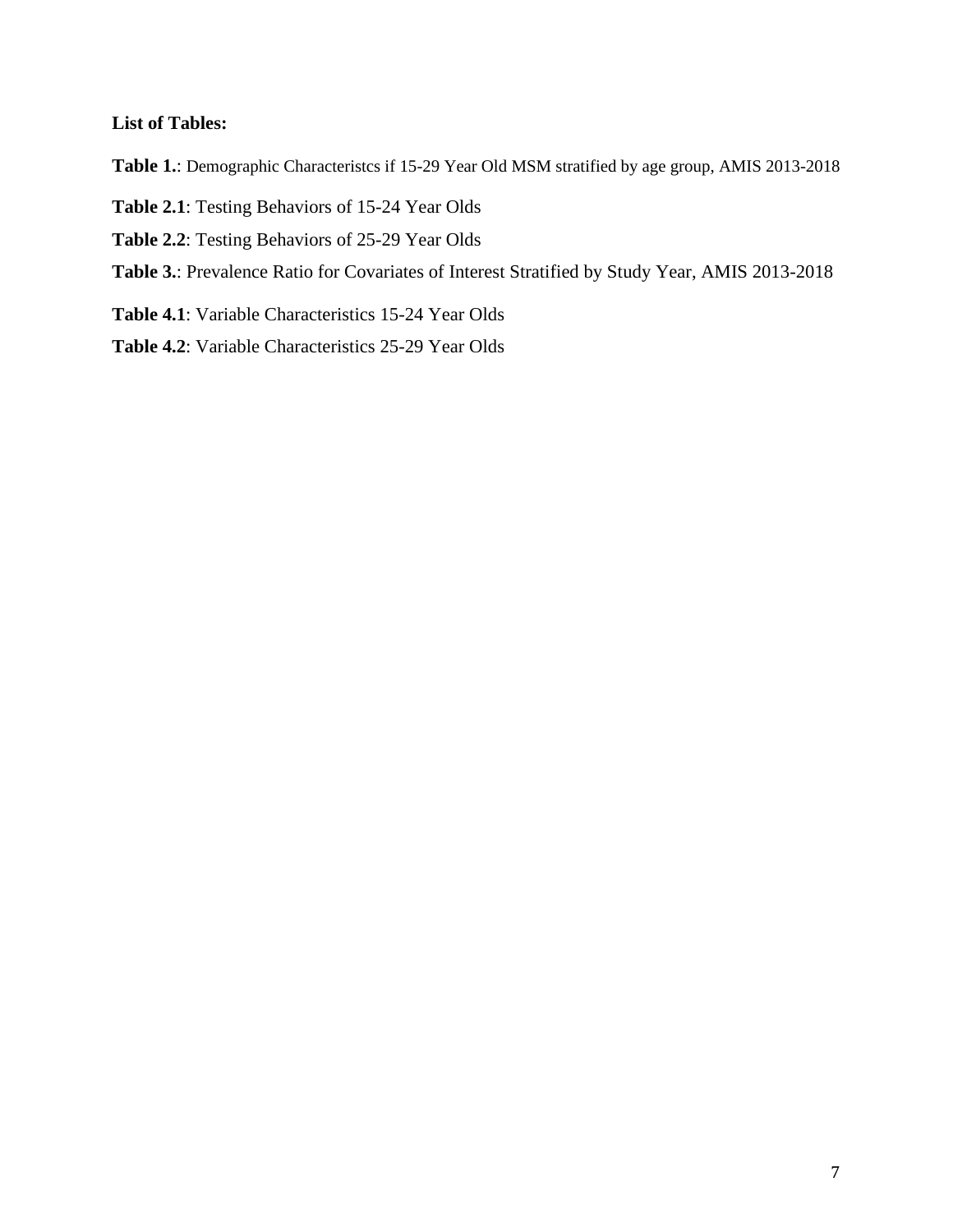#### **INTRODUCTION**

Men who have sex with men (MSM) are the population that is most impacted by HIV in the United States. According to the Centers for Disease Control (CDC) in 2017, MSM made up approximately 70% (27,000) of the 38,739 new HIV diagnoses in the United States (CDC, 2019) Of the 27,000 new HIV diagnoses among the MSM population, individuals between the ages of 13 to 34 made up 64% (17,194) of new HIV diagnoses in 2017. It is also estimated by the CDC that approximately 492,000 sexually active MSM individuals are at high risk for HIV. The CDC defined the sexually active MSM population as high risk for two reasons. The first reason was that the CDC reports that 1 in 6 gay and bisexual men with HIV do not know that they have HIV. This puts the individual with HIV and their partners at increased risk due to the infected individual not being linked to care thus increasing their probability of transmission due to the disease not being virally suppressed. The second reason that the CDC states the MSM community as individuals are at high risk for HIV is due to socioeconomic factors such as limited access to health care, low income, low educational levels, and higher rates of unemployment which the CDC quotes as greatly increasing these individuals chances of getting or transmitting HIV (CDC, 2019).

A major part of HIV prevention is testing and a 2006 CDC recommendation concluded that all persons aged 13-64 years old should be screened for HIV at least once a year. The CDC recommendation also stated that individuals at higher risk of HIV infection such as those in the MSM community should be rescreened at least once annually totaling in at least two test a year (Branson, 2006).With MSM being the group that is disproportionally impacted by HIV diagnosis, understanding MSM testing behaviors, especially among young MSM, could be crucial to understanding what groups within the MSM community are testing the least and are in need of a potential HIV testing intervention.

According to CDC's Atlas Plus data tool, the number of HIV diagnoses among MSM aged 13 – 24 years has been declining since 2014. The number of HIV diagnoses decreased from 7,334 diagnoses among 13-24 years old to 6,536 diagnoses to 2017, which is approximately a 10.9% decrease in diagnoses over that time period.

When individuals are tested for HIV, if they are found to be HIV positive they can be linked to care sooner and begin taking anti-retroviral treatment in an attempt to virally suppress the virus. This is very important because in a paper written by Dailey et al. "Viral suppression not only preserves immune function, decreasing a person's risk for morbidity and mortality, but also profoundly reduces risk for sexual transmission to others" (Dailey et al., 2017). This emphasizes the importance of individuals being tested for HIV, especially those in the high risk MSM community so that they can be linked to care and become virally suppressed. As stated earlier, the CDC reported that there has been a decline in diagnoses since 2014. However, this decline in diagnoses may be due to either lower prevalence of disease in the MSM population or less HIV testing within the population. The reason that it is difficult to discern between the true meaning behind the decline of HIV diagnosis is due to the fact that diagnoses are reported as counts. Without knowing how many HIV test are administered, it is hard to determine if HIV prevalence is decreasing in the young MSM community or if HIV testing is decreasing in this community. The literature on young MSM and HIV testing addresses some factors that may attribute to HIV testing and diagnosis rates in the United States but the gap in the literature lies in how these factors may have impacted testing over time. Therefore, this analysis will explore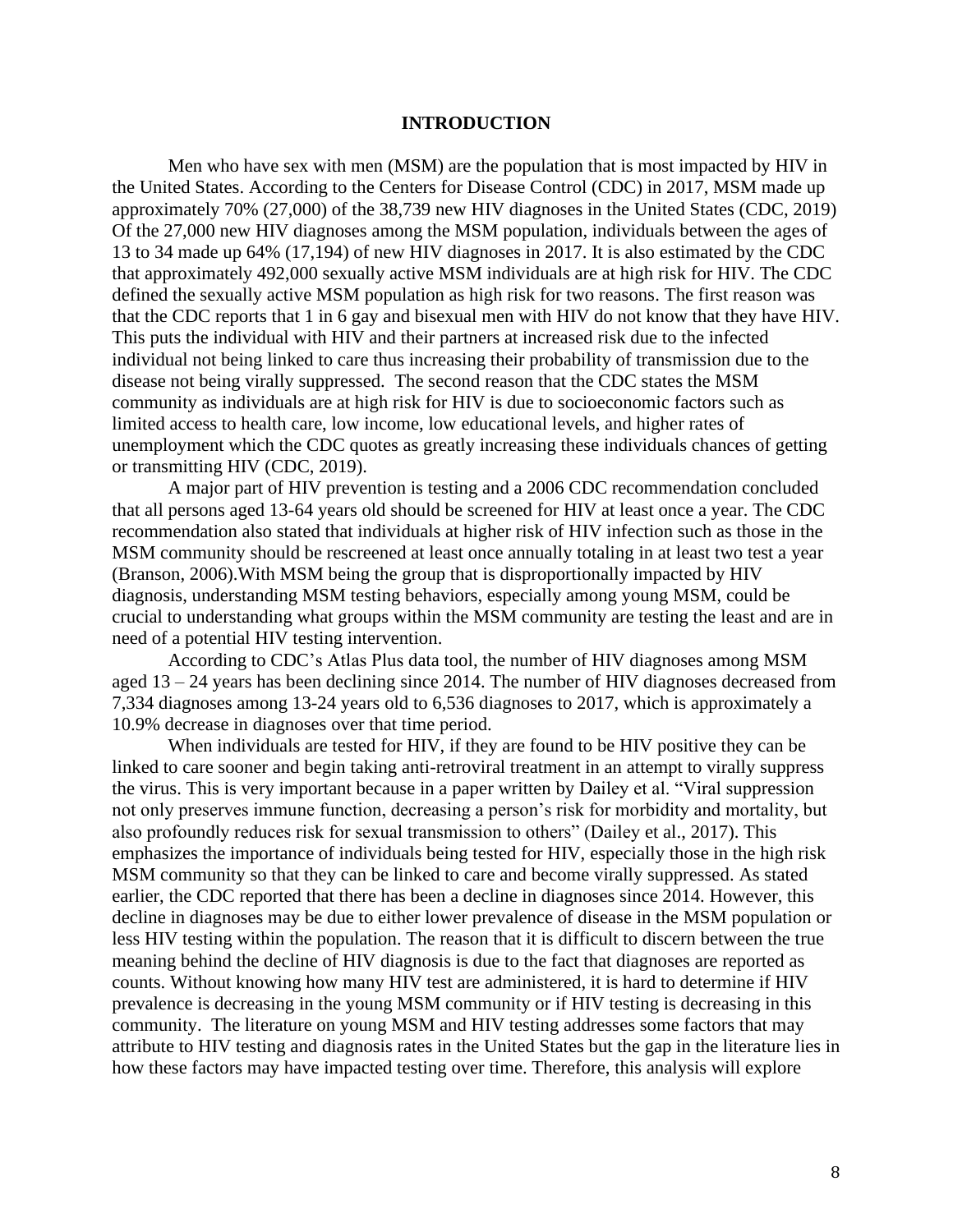trends and factors potentially associated with changes in HIV testing over time among the young MSM community in the United States.

#### **METHODS**

#### *Data Source*

The data used in this research were survey data collected by the PRISM Health Research Team at the Emory University Rollins School of Public Health. This research team oversees the annual online cross sectional HIV behavioral survey of men who have sex with men (MSM) in the United States, the American Men's Internet Survey (AMIS). The data were assembled and analyzed using the statistical software SAS. The AMIS survey is an annual online cross-sectional HIV behavioral survey of MSM in the United States. AMIS participants were recruited through convenience sampling from a variety of websites and apps using banner advertisements or email blasts to website members. Men that provided a valid U.S. zip code, resided in the United States, were at least 15 years of age, and reported ever having sex with a man or identified as gay or bisexual were eligible to participate in the study. The AMIS 2016 round of data collection resulted in 10,166 completed surveys from MSM representing every U.S. state, Puerto Rico, Guam, and the US Virgin Islands. The online survey consists of a core questionnaire, including questions that collect basic demographic information and that also pertain to the proposed thesis topic such as: "How old are you" and "Have you ever been tested for HIV." The covariates of interest included race, income, insurance, age, education, and region. Categories for each covariate were as follows: Age [*15-24 and 25-29*] Income [ *\$0 - \$19,999 / \$20,000 - \$39,999 / \$40,000 - \$74,999 / \$75,000+*], Education *[<HS Diploma, HS Diploma or Equivalent, Some College, College or Post Grad*] Region [*Northeast, Midwest, South, West]* Insurance [*None, Private Only, Public Only, Other/Multiple*], and Race [*White, Black, Hispanic/Latino, Other*]. To define the levels within the insurance covariate, public only would include individuals who only have Medicare or Medicaid healthcare coverage, private only would represent individuals who have only private healthcare coverage such as Kaiser or UnitedHealthcare, and Other/Multiple insurance coverage would be individuals who obtain healthcare services through the Veterans Administration or have multiple forms of insurance coverage types. These covariates would be tested to see whether they had a confounding or effect modifying effect on the relationship between the outcome of interest of reporting to have had HIV test in the past 12 months and the exposure variable of time.

#### *Data Analysis*

I examined AMIS survey results from 2013 to 2018 which totaled to over 60,000 study participants across the six collected surveys. Additional inclusion criteria were implemented in the dataset to only include individuals between the ages of 15 to 29 years old. The reason this age range was chosen was due to the fact that it falls within the range that the CDC used in its studies mentioned previously to describe young MSM in the United States. Once the data were restricted to only include study participants between the ages of 15 to 29 years old, the dataset included 24,367 observations. The final two steps of cleaning the data included dividing the year and age variable into two groups (2013-2015 and 2016-2018) and (15-24 and 25-29) respectively. A Chi-square was used to determine statistical significance for all findings in the study.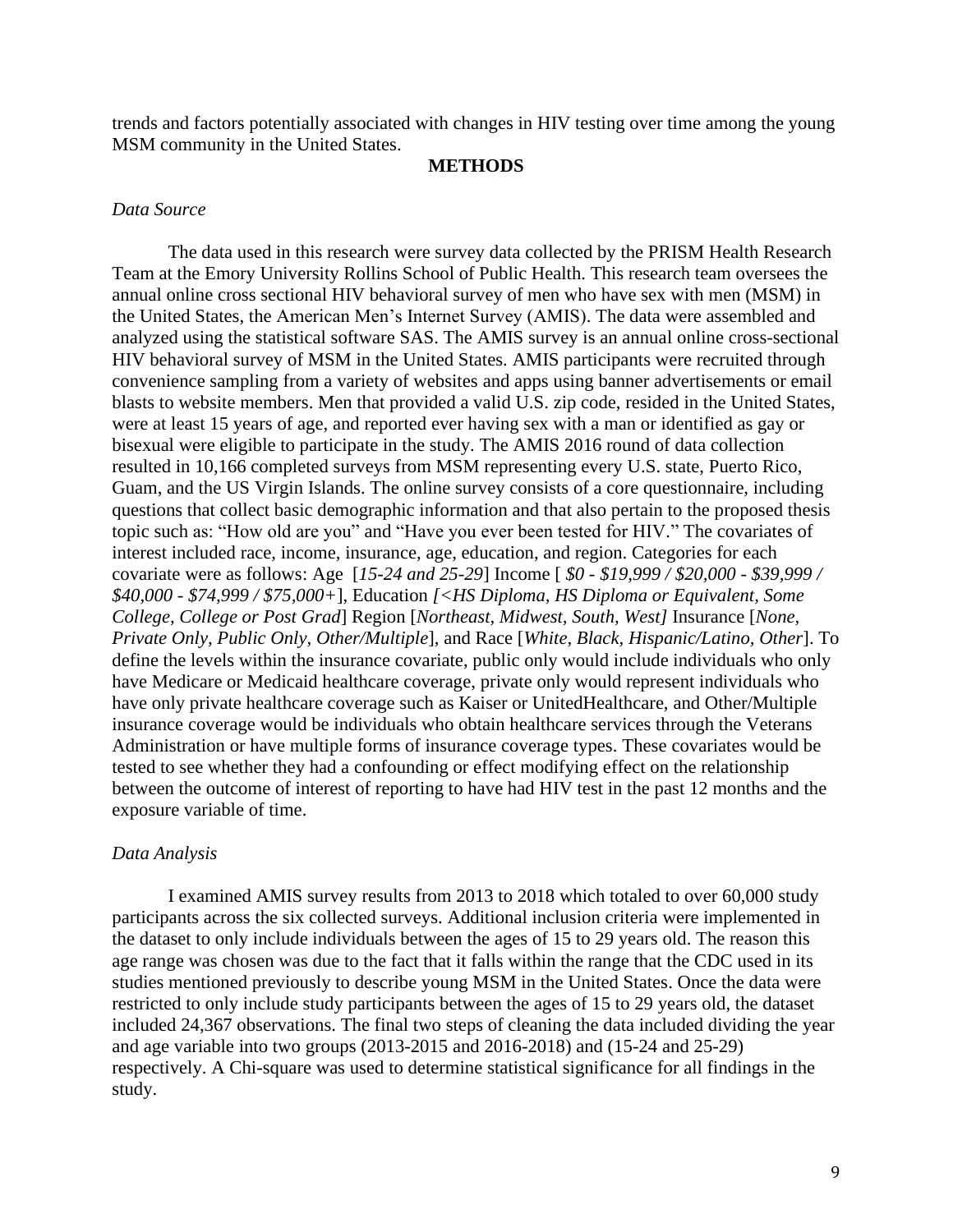The aim of this study was to assess testing behavior for young MSM in the United States and analyze the testing trends from 2013 to 2018. To test this, the relationship between time and HIV testing was tested using a chi square test to determine if there was a statistically significant association between the two variables. To assess if the covariates of interest were potentially confounding or effect modifying the relationship between the outcome and exposure variable, a logistic regression model was built. The first step of building the logistic model involved using a Chi-squared test to test associations between each covariate separately with the outcome of interest and exposure of interest. The second step for building the logistic model required calculating prevalence ratios for HIV testing in each year group for each level of the covariates. The prevalence ratio (PR) was calculated based on HIV testing in the year group 2016-2018 compared to reported HIV testing in year group 2013-2015 for each level of each covariate. These PRs were then compared to the overall PR of HIV testing among the entire study population to determine a magnitude of association between the covariates and their association on the relationship between the exposure and outcome variables of interest. Lastly, based on the magnitude of the association between the covariates and its relationship between the exposure and outcome, a decision was made on whether or not to include that covariate in the final logistic model for analysis. If the covariate had a PR that differed from the PR of the overall population, it would be included in the model as a potential confounder or effect mediator variable**.** All statistical analyses and data cleaning were performed in SAS software version 9.4. With this study using a secondary data source for analysis, IRB approval was sought out and this dataset and study was approved for use.

#### **LITERATURE REVIEW**

An individual's HIV testing behavior may be influenced by many factors. Rizza et al. found that "some populations are particularly burdened by HIV and account for a disproportionate number of cases owing to social, economic, and demographic factors such as stigma, discrimination, income, education, and geographic region." (Rizza et al., 2012). In populations that are already disproportionately impacted by HIV, any barriers that may deter an individual from getting an HIV test may be amplified in these populations such as young MSM in the United States.

#### *Income*

When trying to encourage testing for HIV within a population that is as susceptible to spreading infection, as the young MSM population is in the United States, understanding the underlying issues that have an influence on their testing behavior is key. One of the factors that could potentially contribute to influencing an individual to getting an HIV test would be their income. When an individual is living in poverty, they are forced to make decisions that may not be conducive to that individual having good health. Researchers found that even if a person in poverty perceives himself or herself to be at risk for an STD including HIV, he or she may not practice preventive behaviors if there are other risks that appear more imminent, more threatening, or both (Institute of Medicine, 1997). This is a very important point because it highlights the fact that individuals experiencing low income are forced to make decisions in their lives that they perceive to be the most important at the time. For example, if an individual of low income has to decide between spending their last few dollars on groceries or to pay a copay for an HIV test that individual will more than likely choose paying for groceries for the week. This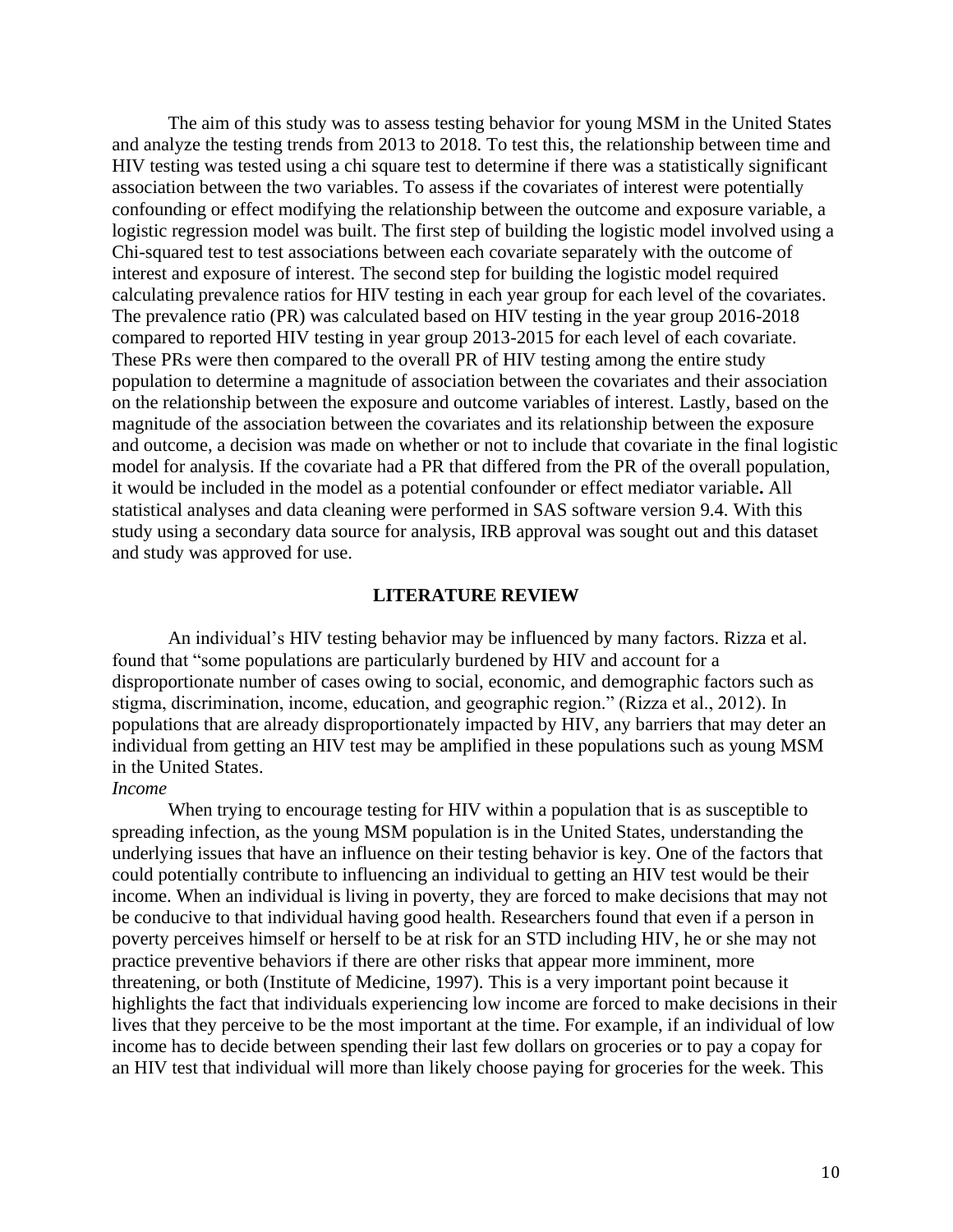decision is especially easier for that individual to make if they are not experiencing any symptoms of HIV.

#### *Insurance*

In a report by the Institute of Medicine, the researchers stated that "Health insurance coverage enables individuals to obtain professional assistance in order to prevent potential exposures to sexually transmitted infections and to seek care for suspected STDs." (Institute of Medicine, 1997). However, in the United States there are different types of insurance that usually fall into the category of having private or public insurance. Private insurance is any type of health insurance plan that is not funded by the federal or state government, with public health insurance being the opposite and is ran by the federal or state government with the two main types being Medicare or Medicaid.

Naturally, individuals that are not insured at all delay seeking any form of care for any health problems including HIV in comparison to individuals that have some sort of insurance, whether it be private or public insurance. Insurance coverage is important because it allows those with coverage to be able to be linked to HIV care more efficiently. The reason this linkage to care is important is because it allows individuals to become virally suppressed thus reducing HIV transmission within the MSM community. A study by Marks et al. looked at health insurance as a barrier to PrEP use. PrEP is a drug used in HIV prevention and the study found that for young MSM between the ages of 18-24, " lack of health insurance coverage and limited or no engagement with the healthcare system have been identified as barriers to PrEP implementation." (Marks et al., 2017). This barrier of not having insurance and not being able to be linked to care to receive medicine not only puts the individual at risk but also the entire young MSM community.

The literature also shows that that even process of having insurance and knowing where to get testing services that is covered by that insurance is something that has been found to be difficult for young MSM. A study by Rhodes and Wong found that "Access to and retention in HIV testing, treatment, and care may be challenging as clinics are places that require "adult" skills. YMSM may lack the skills necessary to negotiate clinical policies and procedures (e.g., payment, insurance, and residency documentation)." (Rhodes & Wong, 2016). This point establishes the fact that even for young MSM in the United States that may have some form of insurance coverage, they lack the proper knowledge and experience to be able to navigate the healthcare system. To receive the treatment that they need, it may require more than just having health insurance but additional skills that young MSM may not have. Therefore, this scenario creates another potential barrier for young MSM to receive HIV testing in the United States. *Race*

A study conducted by Millett et al., compared disparities and risks of HIV infection among different races in the United States and Canada. Structural barriers were defined as an individual experiencing at least one of the following variables: low income, low education, incarceration, unemployment, and lack of health insurance. The study took these structural barriers into consideration and tried to determine its impact in different races reporting any preventive behavior against HIV, which was defined as seeking HIV testing among other qualifying definitions. The study found that "Black MSM were more likely than other MSM to report any preventive behavior against HIV infection and more likely to report testing for HIV in the past year (Millett et al., 2012). Once the researchers looked into the MSM population and stratified it by age, they found that young black MSM (age 13-29) "were reported to have their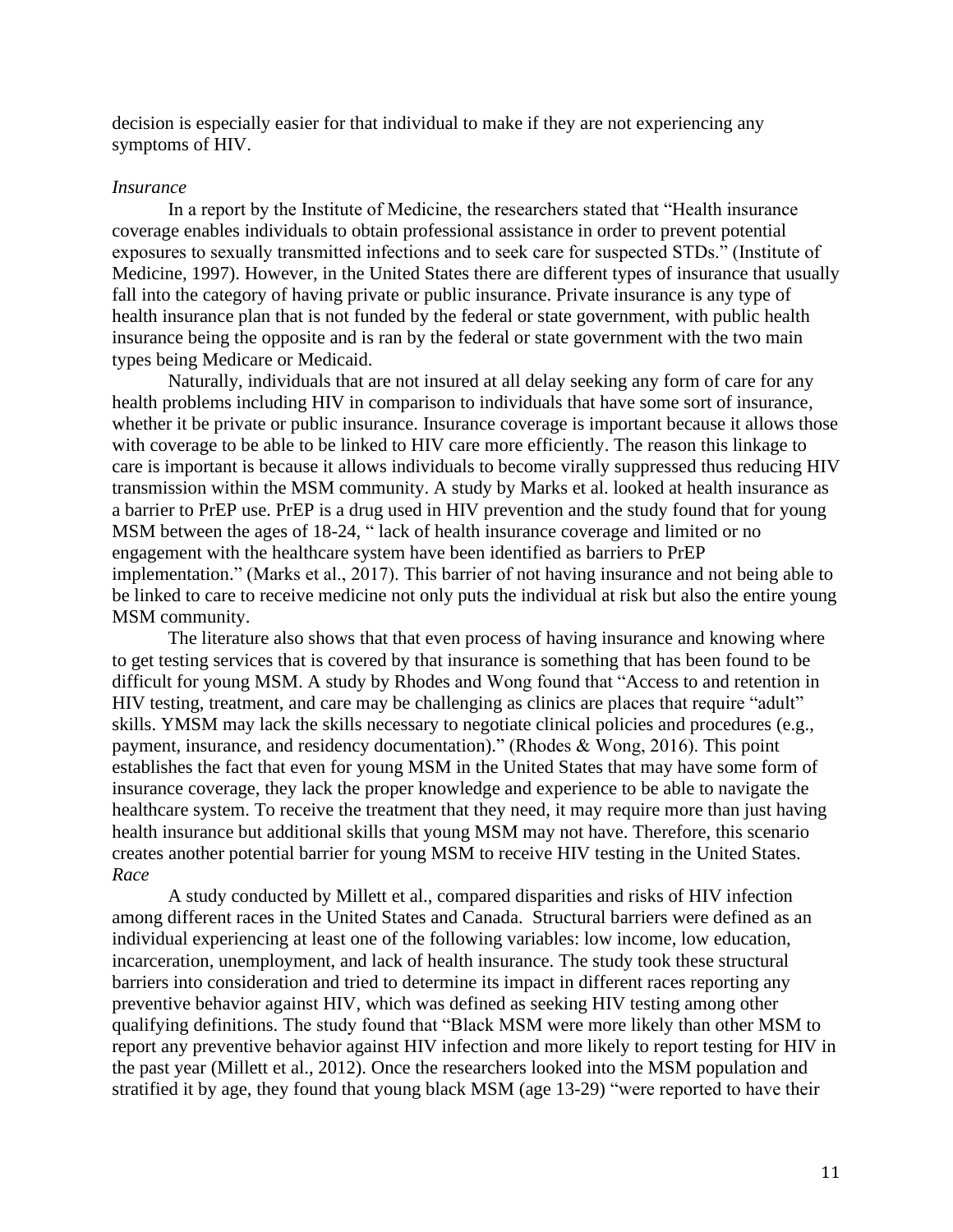first HIV test too late (median 2 years after sexual debut) compared with other young MSM" (Millet et al., 2012). All of the findings listed from this study were found to be statistically significant and it shows that even though the initial results reported testing behaviors that were encouraging, once the study population was stratified by age, the disparity of testing behavior by race was shown to be statistically significant when comparing across different racial groups. *Education*

Another variable that may contribute to an individual to get an HIV test is the level of educational attainment that person has. A study conducted by Guo & Sims found that "African-American, Hispanic, male, with public insurance and higher levels of education and a history of having same sex sexual behavior were more likely to be tested for HIV" (Guo & Sims, 2017). This finding of the minority groups with the following characteristics being more likely to be tested for HIV than the same individuals without insurance and high levels of education is interesting. It can be interpreted in a way that individuals that obtain higher levels of education are in positions in which they have greater economic opportunities to seek out an HIV test. Another study analyzed knowledge about HIV testing as it relates to an individual's educational level. The study stratified their results by race and concluded that "the knowledge gap among blacks compared to whites decreased with increasing income and education." (Ebrahim et al., 2004). This finding highlights a key point in the educational variable as it not only gives an individual the opportunity to have a well-paying career to afford quality healthcare, but it also shows that these individuals tend to be knowledgeable about health care practices such as getting annual HIV test.

#### *Region*

When looking at the United States new HIV diagnoses, as a result of HIV testing, varies from region to region in the United States. The CDC reports that in 2017 the South made up 52% (19,968) of the new HIV diagnoses in the US, followed by the West 19% (7,270), the Northeast 16% (6,011), and the Midwest 13% (5,032). When looking at how new HIV diagnoses have changed over time, from 2012 to 2016 the two regions that have had the greatest decrease in diagnoses was the Northeast (17%) and the Midwest (6%) while the South and West remained stable over the same time period (CDC, 2019). Research studies have also shown that based on the region, different factors may exist that may have an association between an individual and that individual seeking HIV testing. Research conducted by Rebeiro et al. found that "Social stressors and structural factors that may limit the ability of individuals to access care (e.g., poverty, housing instability, discrimination, etc.) may also play an outsize role in the observed disparity of care between the South and Northeast" (Rebeiro et al., 2017). In the context of young MSM in the United States, particularly in the south, some of the social stressors that may deter young MSM may include the negative social stigma that comes with being a part of the MSM community in the south. Therefore, identifying as being a part of the MSM community in a region that is not conducive to that individual seeking HIV care, could be an important variable to analyzing when assessing the decline in HIV diagnosis of young MSM in the United States.

#### **RESULTS**

#### *Demographics*

Once the AMIS dataset was restricted to the age range of 15-29 year olds and to include the study years of 2013-2018, the dataset included 24,367 observations. Demographic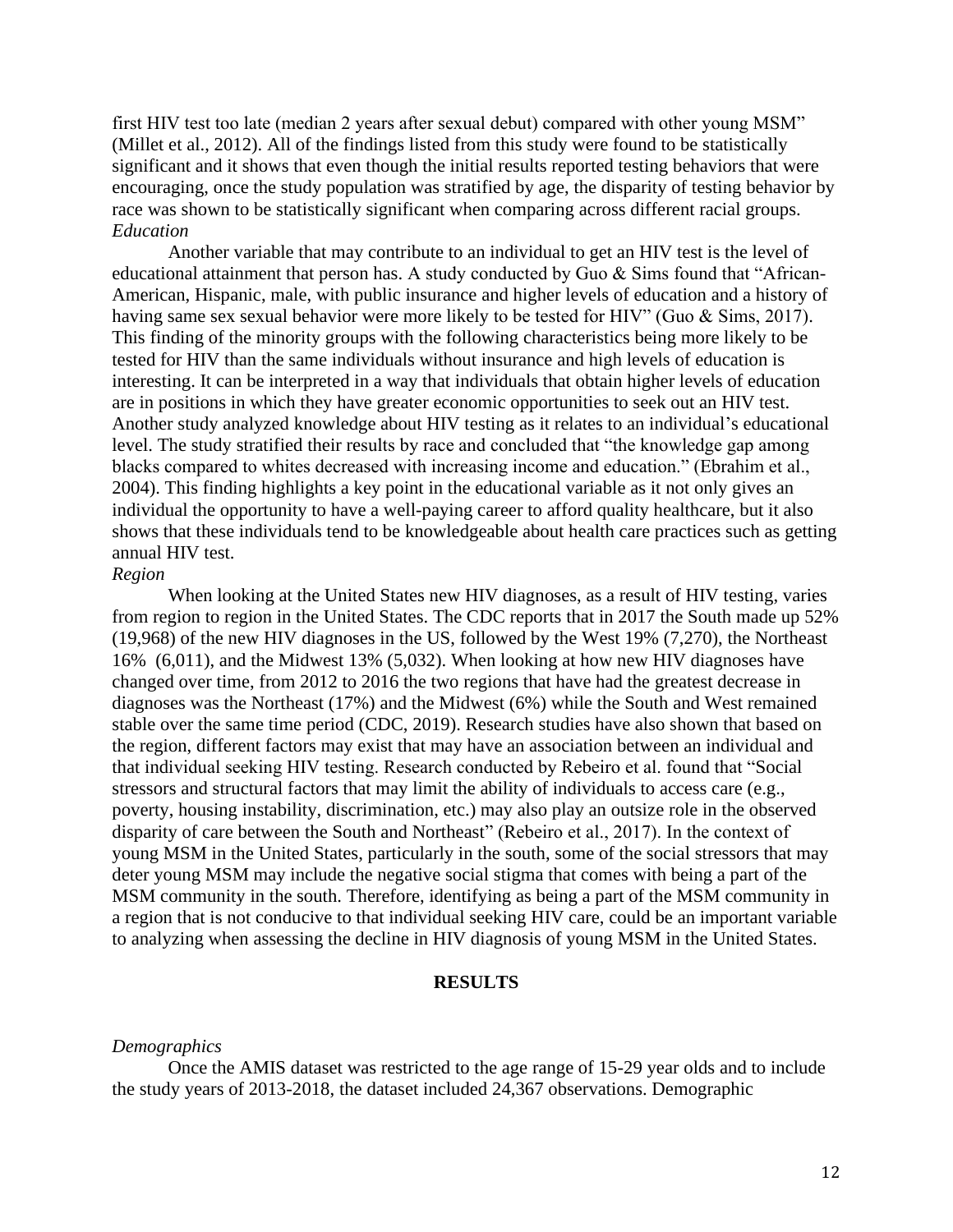characteristics for the population are described in Table 1. This table shows who was participating in the internet survey and the demographic results were stratified by age to be able to be compared across the two age groups. Nearly 67% of 15-24 year olds were white in 2013- 2015, compared to 61% in 2016-2018. Similarly, 67% of 25-29 year olds were white in 2013- 201, compared to 66% in 2016-2018.

|                                              | 1979 ICAI VIUJ                         |           |              |  |
|----------------------------------------------|----------------------------------------|-----------|--------------|--|
|                                              | <b>Study Year and Race Association</b> |           |              |  |
| <b>RACE</b>                                  | 2013-2015                              | 2016-2018 | <b>TOTAL</b> |  |
| American Indian/ Alaska Native               | 0.74%                                  | 0.57%     | 99           |  |
| Asian/Native Hawaiian/Other Pacific Islander | 3.19%                                  | 3.48%     | 522          |  |
| <b>Black</b>                                 | 4.56%                                  | 5.03%     | 752          |  |
| Hispanic/Latino                              | 25.03%                                 | 29.70%    | 4326         |  |
| White                                        | 66.47%                                 | 61.22%    | 9817         |  |
| <b>TOTAL</b>                                 | 6049                                   | 9467      | 15516        |  |
|                                              | 25-29 Year Olds                        |           |              |  |
|                                              | <b>Study Year and Race Association</b> |           |              |  |
| <b>RACE</b>                                  | 2013-2015                              | 2016-2018 | <b>TOTAL</b> |  |
| American Indian/ Alaska Native               | 0.69%                                  | 0.74%     | 60           |  |
| Asian/Native Hawaiian/Other Pacific Islander | 4.20%                                  | 4.00%     | 344          |  |
| <b>Black</b>                                 | 6.64%                                  | 8.13%     | 619          |  |
| Hispanic/Latino                              | 21.38%                                 | 21.36%    | 1792         |  |
| White                                        | 67.09%                                 | 65.76%    | 5570         |  |
| <b>TOTAL</b>                                 | 4214                                   | 4171      | 8385         |  |

Table 1. Demographic Characteristcs of 15-29 Year Old MSM stratified by age group, AMIS 2013-2018

### *Testing Behaviors*

Table 2.1 Testing Behavior of 15-29 year olds stratified by year group, AMIS 2013-2018

|              | <b>Testing Among Entire Study</b><br><b>Population</b> |            |              |
|--------------|--------------------------------------------------------|------------|--------------|
|              | <b>Tested in Past 12 Months</b>                        |            |              |
| <b>YEAR</b>  | N <sub>O</sub>                                         | <b>YES</b> | <b>TOTAL</b> |
| 2013-        | 47.87%                                                 | 52.13%     | 10446        |
| 2015         |                                                        |            |              |
| 2016-        | 49.84%                                                 | 50.16%     | 13921        |
| 2018         |                                                        |            |              |
| <b>TOTAL</b> | 8683                                                   | 7151       | 24367        |
| <b>PR</b>    | 0.96                                                   |            |              |

Table 2.1 illustrates the testing behaviors for all study participants that were between the ages of 15 and 29 years old. The percentage of study participants that reported to have had an HIV test in the past 12 months dropped from 52.13% in study years 2013-2015 to 50.16% in study years 2016-2018 with a p-value of 0.002. When comparing the prevalence ratio (PR) of HIV testing in 2016-2018 to 2013-2015, there was a reported PR of 0.96 (p-value <0.05). This value of 0.96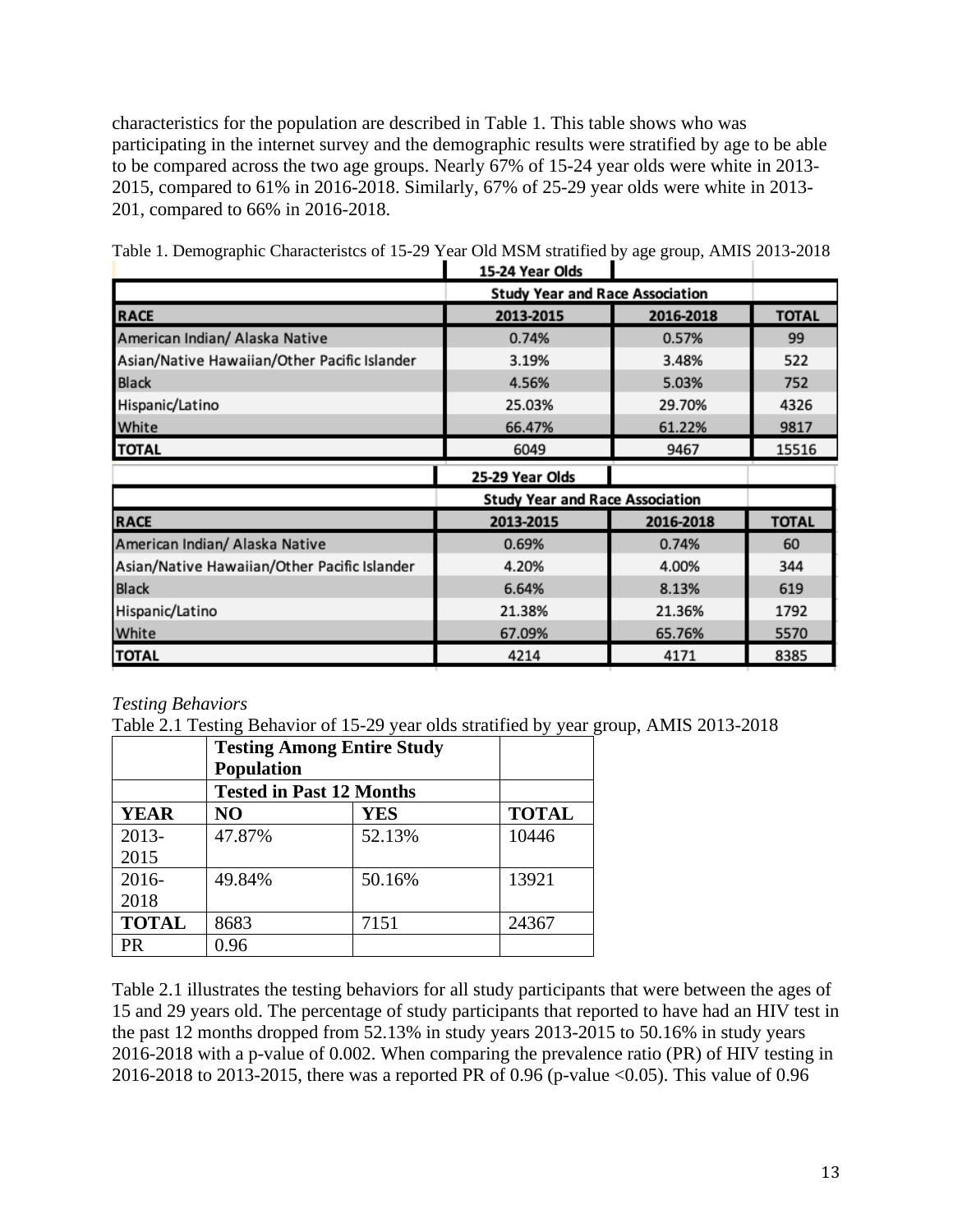was used as reference point to determine the magnitude of association that the covariates of interest had on the exposure of year and outcome of reporting a HIV test in the past year.

When stratified by age, this decrease in testing across the two study year groups is only observed in the young age group. Among the 15-24 year olds, 47.60% of survey participants reported to have had a HIV test in the past 12 months compared to 43.61% in 2016-2018 (Pvalue <0.05). For the older age group of 25-29 year olds, there was an observed increase in reporting HIV testing across the two study years. For study years 2013-2015, 58.63% of 25-29 year olds reported to have had an HIV test and this value increased to 65.08% of survey participants reporting to have had an HIV test in the past 12 months (P-value  $<0.05$ ). In regards to PR, 15-24 year olds had a PR of 0.916 and 25-29 year olds had a HIV testing PR of 1.11. These two PR had opposite magnitudes of associations as it relates to the reference PR of 0.96, which is a sign of age being an effect modifier. It is also important to note that the survey participants are mostly a part of the 15-24 year old group with 64.9% of the 24,367 belonging to that population overall. The population also gotten progressively younger with 6,160 15-24 year olds participating in the survey from 2013-2015 and this population grew to 9,674 study participants between the ages of 15-24 in 2016-2018. This growth in the younger MSM survey participants are shown in Tables 2.2 and 2.3, which also shows the testing prevalence of the two age groups for the AMIS survey cycle of 2013-2018.

|                                          | rabic 2.2 results behavior of 15-24 real Old |                          |              |  |
|------------------------------------------|----------------------------------------------|--------------------------|--------------|--|
| <b>Testing Among 15-</b><br>24 Year Olds |                                              |                          |              |  |
|                                          |                                              | <b>Tested in Past 12</b> |              |  |
|                                          |                                              |                          |              |  |
|                                          |                                              | <b>Months</b>            |              |  |
|                                          |                                              |                          |              |  |
| <b>YEAR</b>                              | ΝO                                           | <b>YES</b>               | <b>TOTAL</b> |  |
| $2013 -$                                 |                                              |                          |              |  |
| 2015                                     | 52.40%                                       | 47.60%                   | 6160         |  |
| 2016-                                    |                                              |                          |              |  |
| 2018                                     | 56.39%                                       | 43.61%                   | 9674         |  |
|                                          |                                              |                          |              |  |
| <b>TOTAL</b>                             | 8683                                         | 7151                     | 15834        |  |

| <b>Tested Among 25-</b><br>29 Year Olds   |                                         |        |      |  |  |  |
|-------------------------------------------|-----------------------------------------|--------|------|--|--|--|
| <b>Tested in Past 12</b><br><b>Months</b> |                                         |        |      |  |  |  |
| <b>YEAR</b>                               | <b>YES</b><br><b>TOTAL</b><br><b>NO</b> |        |      |  |  |  |
| $2013 -$                                  |                                         |        |      |  |  |  |
| 2015                                      | 41.37%                                  | 58.63% | 4286 |  |  |  |
| 2016-                                     |                                         |        |      |  |  |  |
| 2018                                      | 34.92%                                  | 65.08% | 4247 |  |  |  |
| <b>TOTAL</b>                              | 3256                                    | 5277   | 8533 |  |  |  |

#### *Covariates of Interest*

Table 3 shows the prevalence ratio for each level for the other covariates of interest included in this study. For a majority of the covariates the magnitude of association between the covariates and its association with the outcome and exposure of interest was one that seemed to have a confounding relationship. The reason that it was believed that these covariates had a confounding relationship is that the calculated PR for each level of each covariate have PRs that differ from the overall population of 0.96. Based on the findings illustrated in Table 3, and after each covariate was tested individually to determine their association on the outcome and exposure separately, a decision was made to include all of the covariates of interest in the final logistic model to test the effect, if any, these covariates had on the exposure and outcome of interest.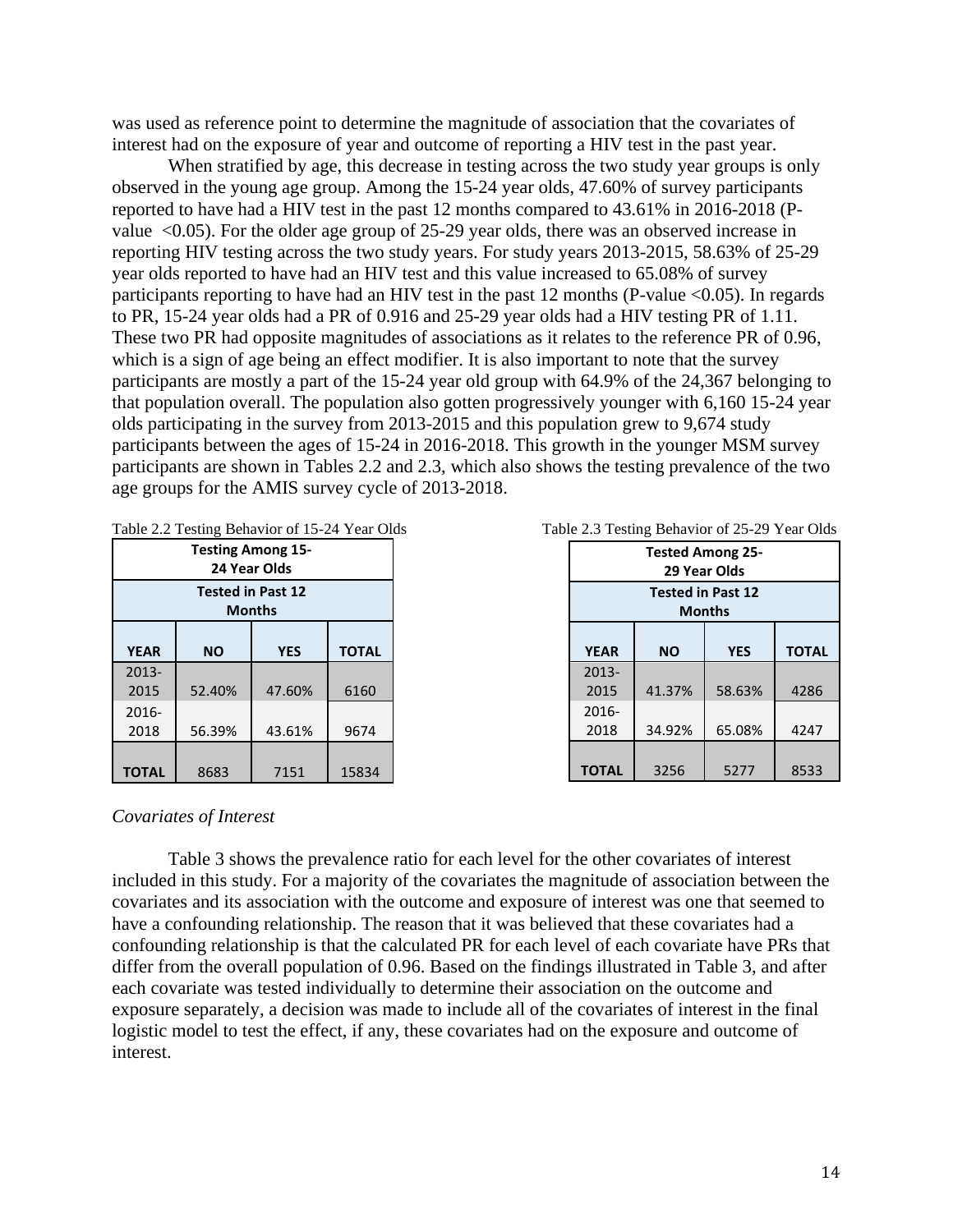|                               | <b>HIV TESTING %</b> | HIV TESTING% 2016- | <b>PREVALENCE</b> | P-           |
|-------------------------------|----------------------|--------------------|-------------------|--------------|
| <b>COVARIATE</b>              | $(2013 - 2015)$      | 2018)              | <b>RATIO</b>      | <b>VALUE</b> |
| <b>INCOME</b>                 |                      |                    |                   |              |
| 0-19,999                      | 49.31%               | 51.94%             | 1.05              | 0.02         |
| 20,000 - 39,999               | 52.53%               | 56.90%             | 1.08              | < .0001      |
| 40,000 - 74,999               | 52.69%               | 58.53%             | 1.11              | < .0001      |
| 75,000+                       | 51.25%               | 58.35%             | 1.05              | < .0001      |
| <b>RACE</b>                   |                      |                    |                   |              |
| <b>Black</b>                  | 58.00%               | 62.37%             | 1.07              | 0.009        |
| Hispanic/Latino               | 55.49%               | 55.38%             | 0.99              | 0.9          |
| White                         | 49.74%               | 55.18%             | 1.1               | < .0001      |
| Other                         | 62.03%               | 62.22%             | 1.12              | 0.18         |
| <b>INSURANCE</b>              |                      |                    |                   |              |
| None                          | 45.03%               | 53.85%             | 1.19              | < .0001      |
| Private Only                  | 52.44%               | 59.67%             | 1.13              | < .0001      |
| <b>Public Only</b>            | 48.48%               | 51.30%             | 1.05              | 0.02         |
| Other/Multiple                | 50.91%               | 54.65%             | 1.07              | 0.006        |
| <b>EDUCATION</b>              |                      |                    |                   |              |
| < HS Diploma                  | 29.18%               | 21.78%             | 0.74              | 0.0004       |
| HS Diploma or Equivalent      | 43.36%               | 41.96%             | 0.96              | 0.258        |
| Some College or Technical     |                      |                    |                   |              |
| Degree<br>College or Postgrad | 49.02%               | 55.72%             | 1.13              | < .0001      |
| Education                     | 55.02%               | 65.53%             | 1.19              | < .0001      |
| <b>REGION</b>                 |                      |                    |                   |              |
| Northeast                     | 49.88%               | 56.18%             | 1.12              | < .0001      |
| Midwest                       | 47.79%               | 52.84%             | 1.1               | < .0001      |
| South                         | 52.35%               | 56.06%             | 1.07              | < .0001      |
| West                          | 53.66%               | 57.97%             | 1.08              | < .0001      |

Table 3. Prevalence Ratio for Covariates of Interest Stratified by Study Year, AMIS 2013-2018

*Analysis of 15-24 Year Old MSM Testing (Unadjusted and Adjusted)*

For both the unadjusted and adjusted models, the year variable was deemed to not be statistically significant. This can be interpreted as the year not having any statistically significant association between 15-24 year old MSM that participated in the survey and their likeliness to have reported to have had a HIV test in the past 12 months. When looking at the covariates of interest (year, income, race, insurance type, education, and region) and their relationship between time and HIV, the results varied when looking at the unadjusted and adjusted models.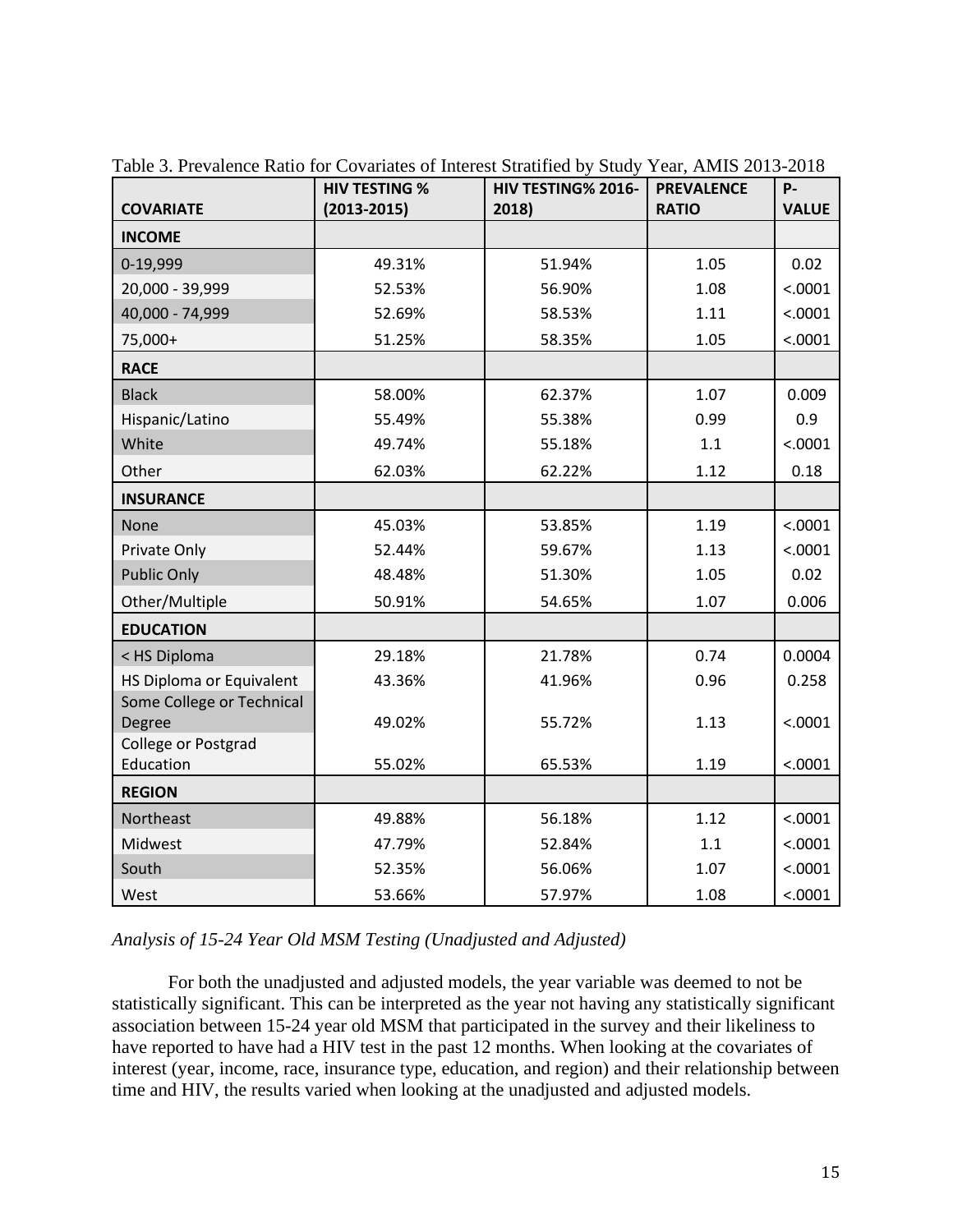When looking at the unadjusted odds ratio variables for 15-24 year olds, the three variables that had statistically significant findings across all levels of the variables were the race, insurance, and education variables. For the race variable, Black survey participants had 1.593 (pvalue <0.05) times the odds of reporting to have had a HIV test in the past 12 months in comparison to White study participants. These reported odds were the highest odds within the race variable. For insurance type, survey participants that reported to have had Other/Multiple forms of insurance were 1.243 (p-value  $\langle 0.05 \rangle$ ) times more likely to have reported an HIV test in the past 12 months. Lastly, 15-24 year olds that reported to have had College or Postgrad Education were 4.5 times more likely to have reported an HIV test in the past 12 months, in comparison to survey participants that reported only having a High School diploma.

Once the variables were adjusted using a logistic regression model, the relationship that the covariates had between HIV testing and time yielded interesting results. For example, the association between insurance and HIV testing was statistically significant in the adjusted model, and young MSM without insurance were less likely to test for HIV during the past year than those with public insurance (p-value  $\langle 0.05 \rangle$ ). Education was another covariate that had a strong association between the relationship of HIV testing and time for MSM between the ages of 15-24 years old. MSM between the ages of 15-24 who an HS diploma were 2.07 times more likely to report an HIV test in the past year than those with less than a HS diploma (p-value <0.05). It was also observed as the reported educational attainment increased, so did the odds of a 15-24 year old MSM reporting to have had an HIV test in the past year (p-value <0.05). Table 3.1 shows the full results from the logistic model ran for 15-24 with both adjusted and unadjusted odds ratios for each covariate of interest included in the table.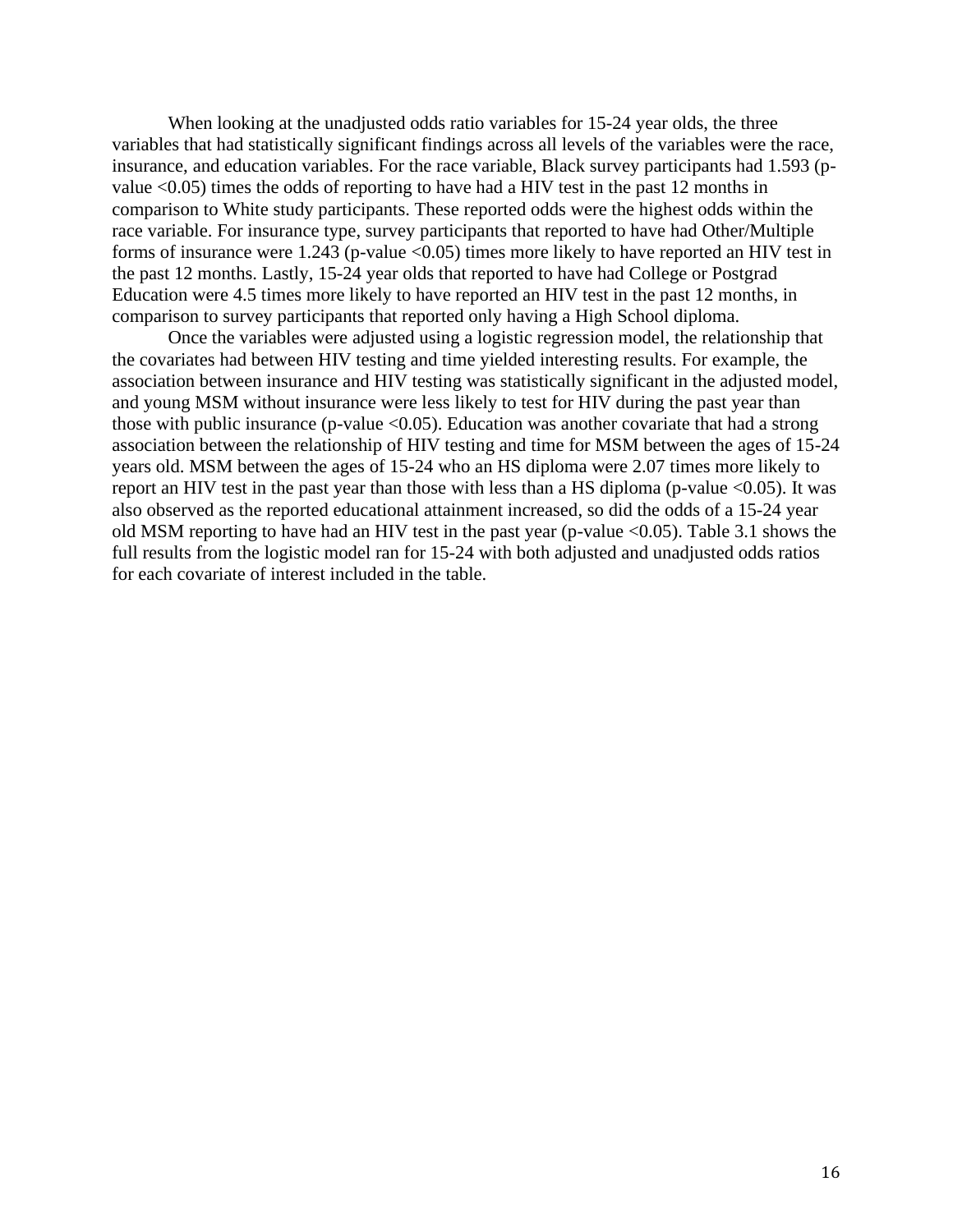| 15-24 Year Olds                        |                              |                            |                      |         |  |
|----------------------------------------|------------------------------|----------------------------|----------------------|---------|--|
| <b>VARIABLE</b>                        | <b>UNADJUSTED ODDS RATIO</b> | <b>ADJUSTED ODDS RATIO</b> |                      |         |  |
|                                        | Odds Ratio (95% CI)          | P-value                    | Odds Ratio (95% CI)  | P-value |  |
| Year (Ref=2013-2015)                   |                              |                            |                      |         |  |
| 2013-2015                              |                              |                            |                      |         |  |
| 2016-2018                              | 0.97(0.896, 1.051)           | 0.46                       | 1.069 (0.984, 1.162) | 0.11    |  |
| Income (Ref=\$75,000+)                 |                              |                            |                      |         |  |
| 0-19,999                               | 1.079 (0.970, 1.199)         | 0.25                       | 1.093 (0.974, 1.225) | 0.96    |  |
| 20,000 - 39,999                        | 1.259 (1.128, 1.405)         | 0.0006                     | 1.195 (1.065, 1.341) | 0.009   |  |
| 40,000 - 74,999                        | 1.157 (1.032, 1.297)         | 0.37                       | 1.084 (0.962, 1.220) | 0.86    |  |
| 75,000+                                |                              |                            |                      |         |  |
| Race (Ref=White)                       |                              |                            |                      |         |  |
| Other                                  | 1.518 (1.241, 1.856)         | 0.03                       | 1.48 (1.202, 1.822)  | 0.18    |  |
| <b>Black</b>                           | 1.593 (1.309, 1.940)         | 0.005                      | 1.75 (1.427, 2.146)  | 0.0006  |  |
| Hispanic/Latino                        | 1.117 (1.021, 1.221)         | 0.002                      | 1.198 (1.089, 1.317) | 0.02    |  |
| White                                  |                              |                            |                      |         |  |
| Insurance (Ref=Public Only)            |                              |                            |                      |         |  |
| None                                   | 0.955(0.805, 1.133)          | 0.009                      | 0.847(0.710, 1.011)  | 0.005   |  |
| Private Only                           | 1.21 (1.096, 1.410)          | < .0001                    | 1.041 (0.906, 1.196) | 0.11    |  |
| Public Only                            |                              |                            |                      |         |  |
| Other/Multiple                         | 1.243 (1.025, 1.428)         | 0.04                       | 1.063 (0.894, 1.264) | 0.13    |  |
| <b>Education (Ref=&lt; HS Diploma)</b> |                              |                            |                      |         |  |
| < HS Diploma                           |                              |                            |                      |         |  |
| HS Diploma or Equivalent               | 2.111 (1.746, 2.553)         | 0.004                      | 2.076 (1.174, 2.514) | 0.001   |  |
| Some College or Technical Degree       | 3.374 (2.826, 4.029)         | < .0001                    | 3.397 (2.837, 4.067) | < .0001 |  |
| College or Postgrad Education          | 4.507 (3.757, 5.405)         | < .0001                    | 4.491 (3.726, 5.414) | < .0001 |  |
| <b>Region (Ref=Midwest)</b>            |                              |                            |                      |         |  |
| Northeast                              | 1.245(1.1, 1.41)             | 0.013                      | 1.199 (1.055, 1.363) | 0.03    |  |
| Midwest                                |                              |                            |                      |         |  |
| South                                  | 1.132 (1.019, 1.258)         | 0.97                       | 1.087 0.975, 1.212)  | 0.65    |  |
| West                                   | 1.16 (1.034, 1.301)          | 0.47                       | 1.137 (1.008, 1.282) | 0.42    |  |

Table 4.1 Variable Characteristics 15-24 Year Olds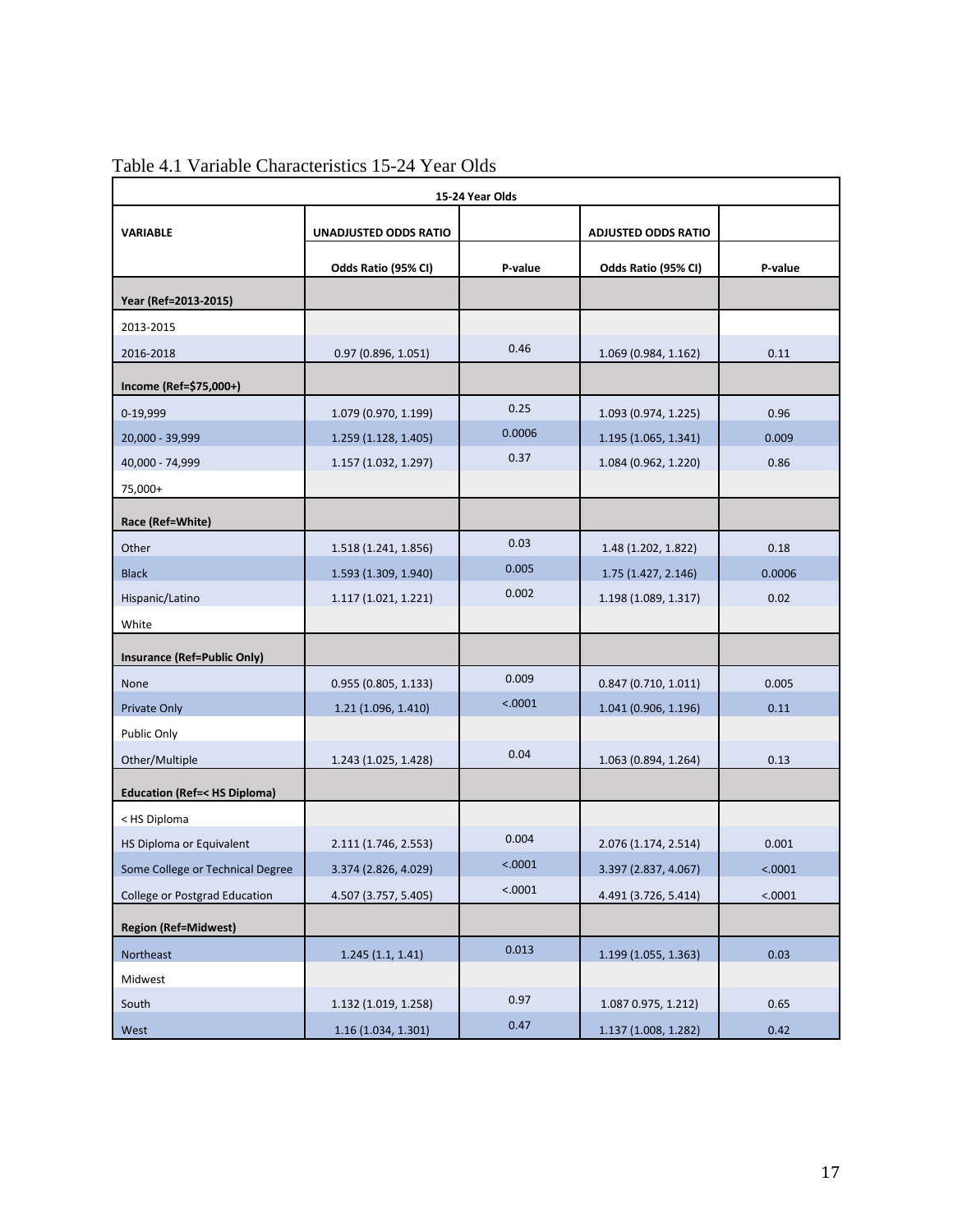#### *Analysis of 25- 29 Year Old MSM Testing (Unadjusted and Adjusted)*

For the unadjusted and adjusted model, "year" was shown to have a statistically significant association between the likeliness that a 25-29 year old having a HIV test in the past year and time. For the year variable, the odds an individual reporting to have had a HIV test in the past 12 months in the study years of 2016-2018 was 1.35 times the odds of a person reporting to have had a HIV test in 2013-2015 (p-value <0.0001 / CI 95% 1.225, 1.489). For the income variable, survey participants that reported to have earned between \$40,000 - \$74,999 a year reported to have 1.027 the odds of reporting to have had an HIV test in the past year in comparison to an individual to an individual that makes over \$75,000 a year (p-value 0.006 / CI 95% 0.894, 1.179). Likewise, 25-29 year olds that reported on the survey as making anywhere between \$0 - \$19,999 per year had an inverse relationship of reporting if they have had a HIV test in the past year with having 0.77 or seven tenths times the odds of having a HIV test in the past year in comparison to an individual that makes over \$75,000 a year.

Once the model was adjusted to include all interested covariates, just as the case was for the model for the 15-24 year old MSM population, the association between the covariates and their relationship on the exposure and outcome of interest yielded interesting results. The study year variable remained relatively unchanged with a reported AOR of 1.35 (p-value <0.0001 / 95% CI 1.225, 1.493). This finding is interpreted as the covariates having no type of confounding or effect mediating impact on the likeliness that a 25-29 year having a HIV test and time. The income covariate yielded some statistically significant results with survey participants that reported to have earned  $$0 - $19,999$  a year about eight tenths or 0.86 times the odds having a HIV test in the past year in comparison to a survey participant earning more than \$75,000 a year. Also, black study participants were reported to have 1.483 times the odds of reporting to have had a HIV test in the past 12 months in comparison to White survey participants among 25-29 year old MSM (p-value <0.05). Table 3.2 shows the full results from the logistic model ran for 15-24 with both adjusted and unadjusted odds ratios for each covariate of interest included in the table.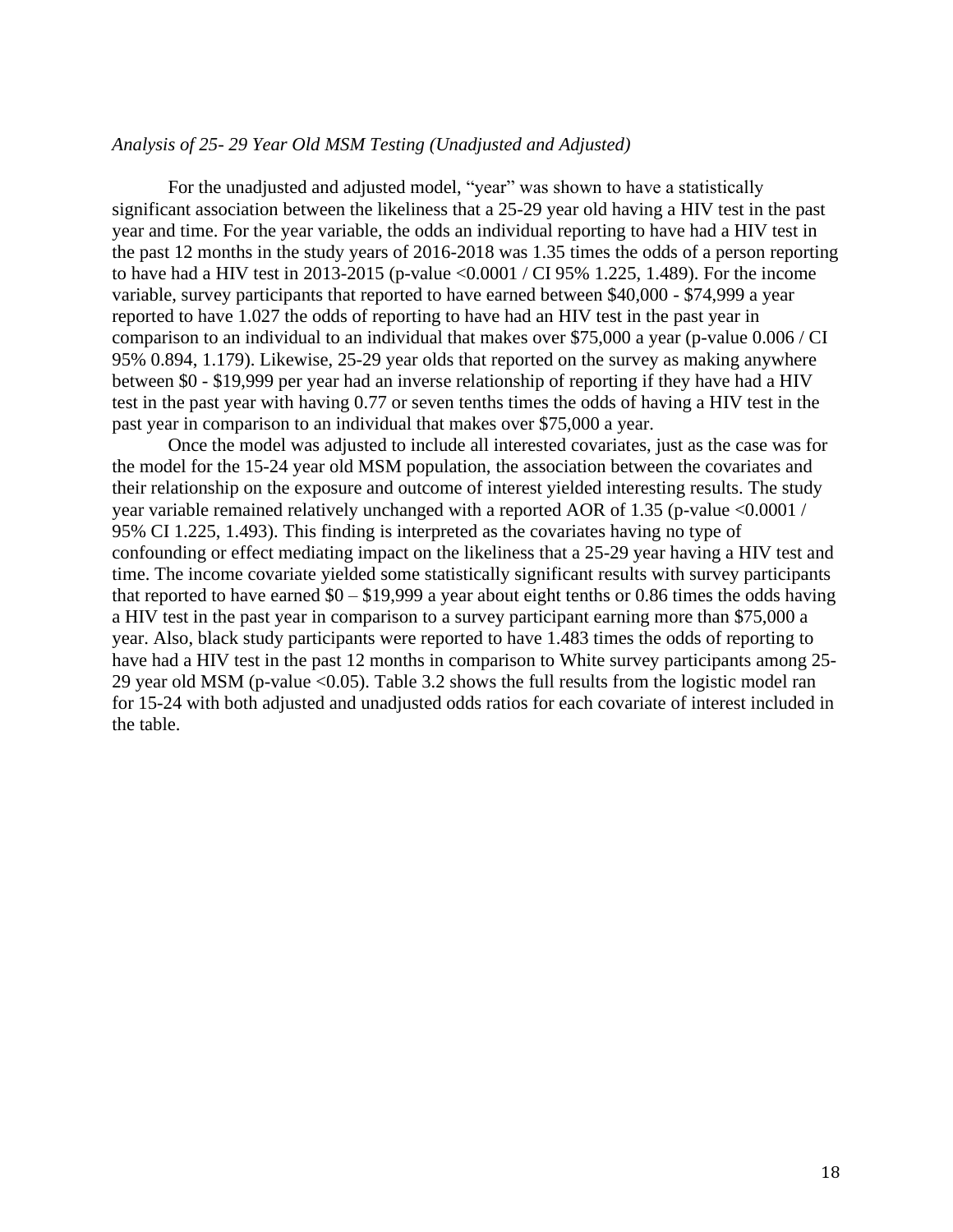| 25-29 Year Olds                        |                              |         |                            |         |  |
|----------------------------------------|------------------------------|---------|----------------------------|---------|--|
| <b>VARIABLE</b>                        | <b>UNADJUSTED ODDS RATIO</b> |         | <b>ADJUSTED ODDS RATIO</b> |         |  |
|                                        |                              |         |                            |         |  |
|                                        | Odds Ratio (95% CI)          | P-value | Odds Ratio (95% CI)        | P-value |  |
| Year (Ref=2013-2015)                   |                              |         |                            |         |  |
| 2013-2015                              |                              |         |                            |         |  |
| 2016-2018                              | 1.351 (1.225, 1.489)         | < .0001 | 1.352 (1.225, 1.493)       | < .0001 |  |
| Income (Ref=\$75,000+)                 |                              |         |                            |         |  |
| 0-19,999                               | $0.772$ (0.658, 0.907)       | 0.0005  | $0.864$ (0.723, 1.032)     | 0.02    |  |
| 20,000 - 39,999                        | 0.9(0.783, 1.034)            | 0.59    | 1(0.865, 1.156)            | 0.56    |  |
| 40,000 - 74,999                        | 1.027 (0.894, 1.179)         | 0.006   | 1.05 (0.912, 1.209)        | 0.08    |  |
| 75,000+                                |                              |         |                            |         |  |
| Race (Ref=White)                       |                              |         |                            |         |  |
| Other                                  | 1.335 (1.053, 1.693)         | 0.53    | 1.247 (0.978, 1.588)       | 0.86    |  |
| <b>Black</b>                           | 1.404 (1.154, 1.709)         | 0.17    | 1.483 (1.213, 1.815)       | 0.05    |  |
| Hispanic/Latino                        | 1.346 (1.189, 1.524)         | 0.24    | 1.392 (1.224, 1.584)       | 0.10    |  |
| White                                  |                              |         |                            |         |  |
| <b>Insurance (Ref=Public Only)</b>     |                              |         |                            |         |  |
| <b>None</b>                            | $0.602$ (0.481, 0.752)       | < .0001 | 0.557 (0.442, 0.702)       | < .0001 |  |
| <b>Private Only</b>                    | 0.91(0.752, 1.1)             | 0.09    | 0.768(0.623, 0.948)        | 0.81    |  |
| Public Only                            |                              |         |                            |         |  |
| Other/Multiple                         | 0.937(0.721, 1.219)          | 0.19    | 0.853(0.651, 1.119)        | 0.24    |  |
| <b>Education (Ref=&lt; HS Diploma)</b> |                              |         |                            |         |  |
| < HS Diploma                           |                              |         |                            |         |  |
| HS Diploma or Equivalent               | 1.118 (0.623, 2.008)         | 0.07    | 1.12 (0.619, 2.026)        | 0.07    |  |
| Some College or Technical Degree       | 1.449 (0.826, 2.542)         | 0.33    | 1.474 (0.833, 2.608)       | 0.27    |  |
| <b>College or Postgrad Education</b>   | 1.975 (1.130, 3.451)         | < .0001 | 1.984 (1.122, 3.506)       | < .0001 |  |
| <b>Region (Ref=Midwest)</b>            |                              |         |                            |         |  |
| Northeast                              | 1.225 (1.075, 1.465)         | 0.17    | 1.175 (1.003, 1.376)       | 0.38    |  |
| Midwest                                |                              |         |                            |         |  |
| South                                  | 1.2 (1.052, 1.369)           | 0.57    | 1.145 (1.001, 1.310)       | 0.66    |  |
| West                                   | 1.263 (1.093, 1.459)         | 0.09    | 1.192 (1.027, 1.384)       | 0.21    |  |

# Table 4.2 Variable Characteristics 25-29 Year Olds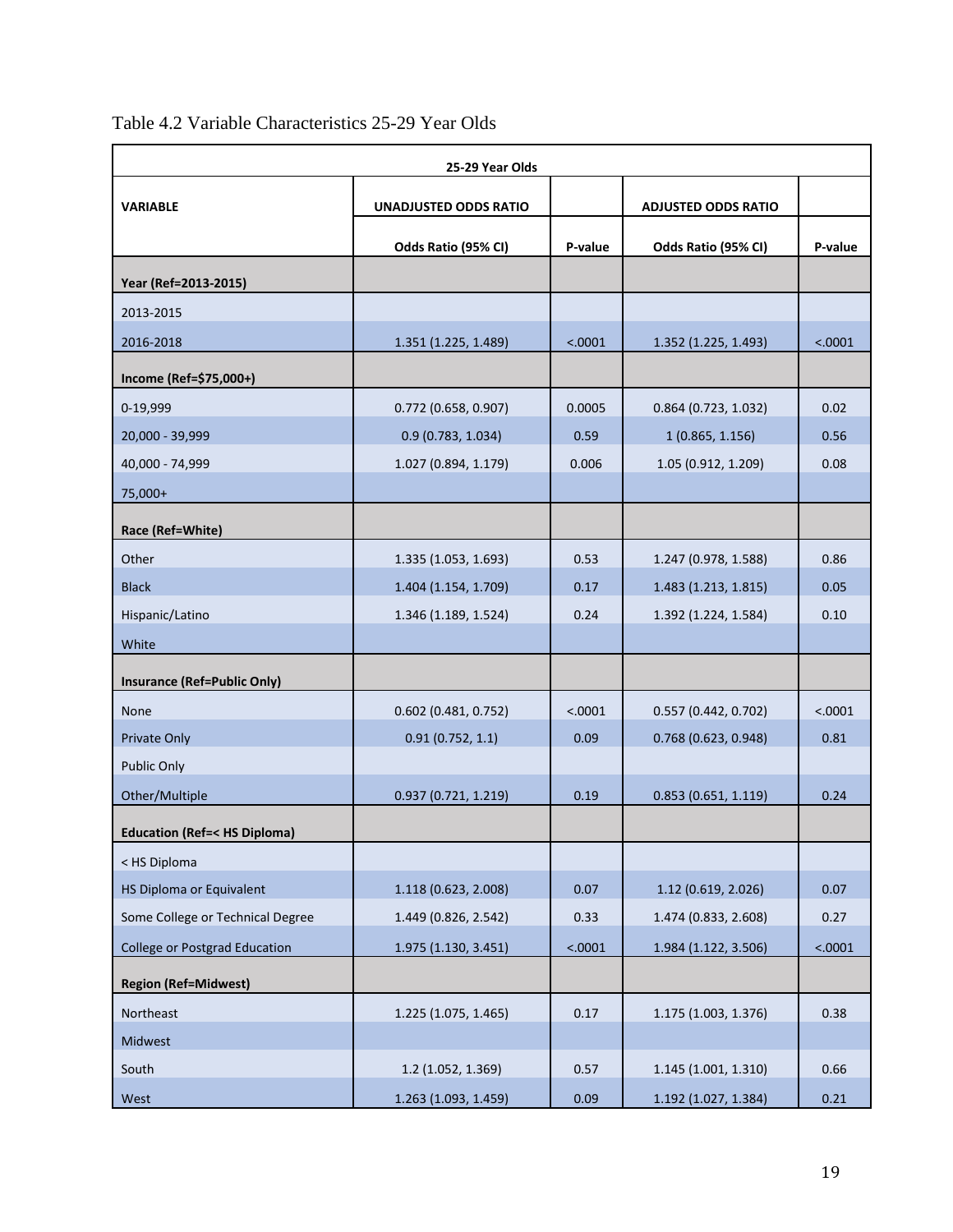#### **DISCUSSION**

When looking at HIV testing behavior as it relates to year, for the younger age group of 15-24 year olds, testing behavior remained unchanged across time, but a statistically significant change was observed in the 25-29 year old group. However, when looking at the year covariate for the older age group of 25-29 year the odds of reporting a HIV test in the past year remained unchanged in both the adjusted and unadjusted logistic model. A possible explanation for this lack of change could be that the additional variables that were included in the model do not have a strong effect on the year variable. This would mean that even with statistically significant results within different levels of the other variables included in the model, the association between these variables and the year variable itself was not strong enough to change the odds of the year variable.

When comparing which variables that seem to have the strongest impact for the youngest age group of MSM survey participants, education was a variable that was strongly associated with the outcome of reporting to have had an HIV test. Every level of education had statistically significant results and as the level of educational attainment increased, so did the odds of that individual reporting to have had an HIV test. When looking into the 15-24 year olds and the distribution of educational attainment for this group, 15.38% of this group only reported to have had an HS Diploma as their highest level of education. As a comparison, the older MSM group of 25-29 year olds only had 0.85% of survey participants reporting a HS diploma as their highest education level. This finding accompanied with the finding in the literature which states as educational attainment increase so does the knowledge of the importance of getting tested for HIV. Researchers have highlighted the association between education and HIV testing in research conducted by Wagenaar et al. which found that compared to MSM men in the United States who reported to have over 12 years of education, men with less than 12 years of education or less than a HS diploma were 2.7 times more likely to score "low" on HIV knowledge which includes knowledge about the importance of getting a HIV test (Wagenaar et al., 2012) The findings in the literature were similar to the results from the model results as it relates to the association between education and HIV testing for MSM between the ages of 15-24. Lower educational attainment among 15-24 year olds compared to the older group may partially explain their lower prevalence of HIV testing across the two study year groups. An explanation for this difference in reported educational attainment could be that the 15-24 year old group were not of age to obtain higher education due to them still being HS or college aged at the time of the survey. With the older group being 25 to 29 years old, they have simply been alive longer thus allowing this population to have a greater proportion of its survey respondents be over the age of 18 or 22 which is the age most students graduate from HS and college respectively.

The scenario that applies to the educational variable is also applicable to all of the variables in this study that were shown to have an impact on testing behaviors. For the entire young MSM population analyzed in this study, 64.98% (15,834) of the survey participants were a part of the younger MSM age group of 15-24 years old out of the 24,367 total survey participants between the ages of 15-29. As stated previously, this age distribution was also seen across the two study year groups of interest with the survey participants not only being majority younger for both year groups, but also got progressively younger with 6,160 15-24 year olds participating in the survey from 2013-2015 and this population grew to 9,674 study participants between the ages of 15-24 in 2016-2018. Therefore, since the variables that are associated with increasing an individual's odds of having an HIV test in the past year are more likely to be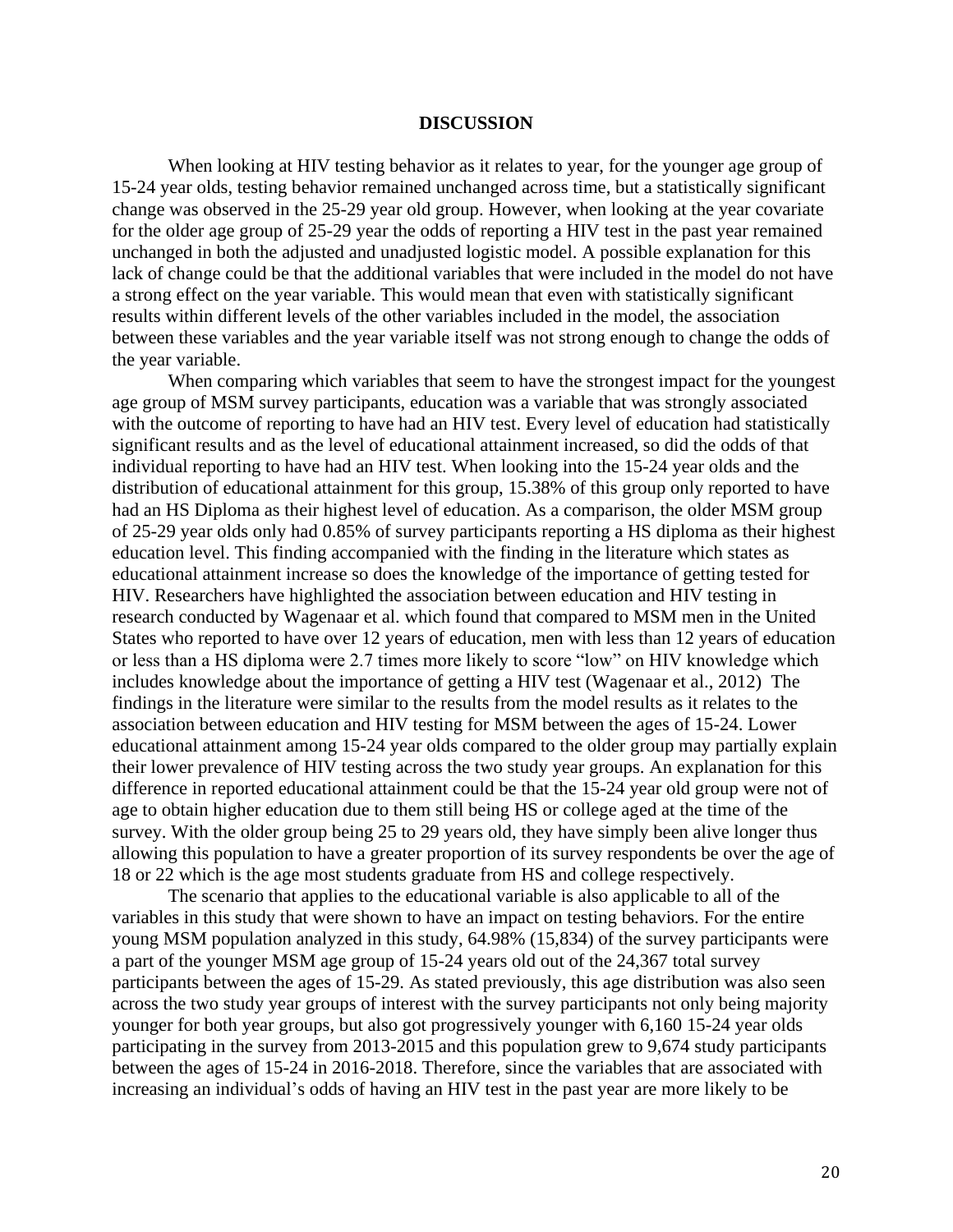obtained by an older individual, the decrease in testing observed amongst this population may not entirely be due to factors included in the study but rather the observed study population getting younger overall, thus driving down the HIV testing numbers.

Some limitations of this study include that this population included mostly white survey participants, and some variables that may also have an impact on an individual's testing behavior were not asked on the original questionnaire such as religion of the study participant. Recall bias is another potential limitation as is the case with any dataset that relies on self-reported data. For example, survey participants that could have possibly gotten an HIV test at a blood drive may not have known this test has taken place thus, they could of incorrectly responded "No" when asked about their HIV testing status on the survey. Religion could have been a great question to ask study participants especially as it relates to some religions views on pre-marital sex so if an individual may think they may have been infected with HIV, fear of stigma or judgment may have swayed that individual to not have gotten a test done. Lastly, social desirability bias is a potential limitation of this study. With survey participants taking a survey about HIV behavior, they may be hesitant to report their HIV status or sexual history.

In conclusion, the adjusted model shows that education has an association with young MSM between the ages of 15-24 years old having a HIV test. Proper next steps would include educating young MSM, especially those between the ages of 15-24 about the importance of following the CDCs guideline and getting at least one HIV test annually. This increase in knowledge about the disease should supplement their lack of educational attainment which was shown to be strongly associated with reporting a HIV test in the past year. Similarly, for the older MSM age group of 25-29 year olds, it was found that there was a statistically significant change over time but the covariates that were included on the model showed no association on the relationship between HIV testing and time. This could mean that there could be other possible confounding or effect modifying variables that could account for change in testing behavior among the 25-29 year old MSM in this survey group. Therefore, further analysis could be done on the 25-29 year old MSM group to determine if there are any additional covariates that may be associated with the relationship between HIV testing and time.